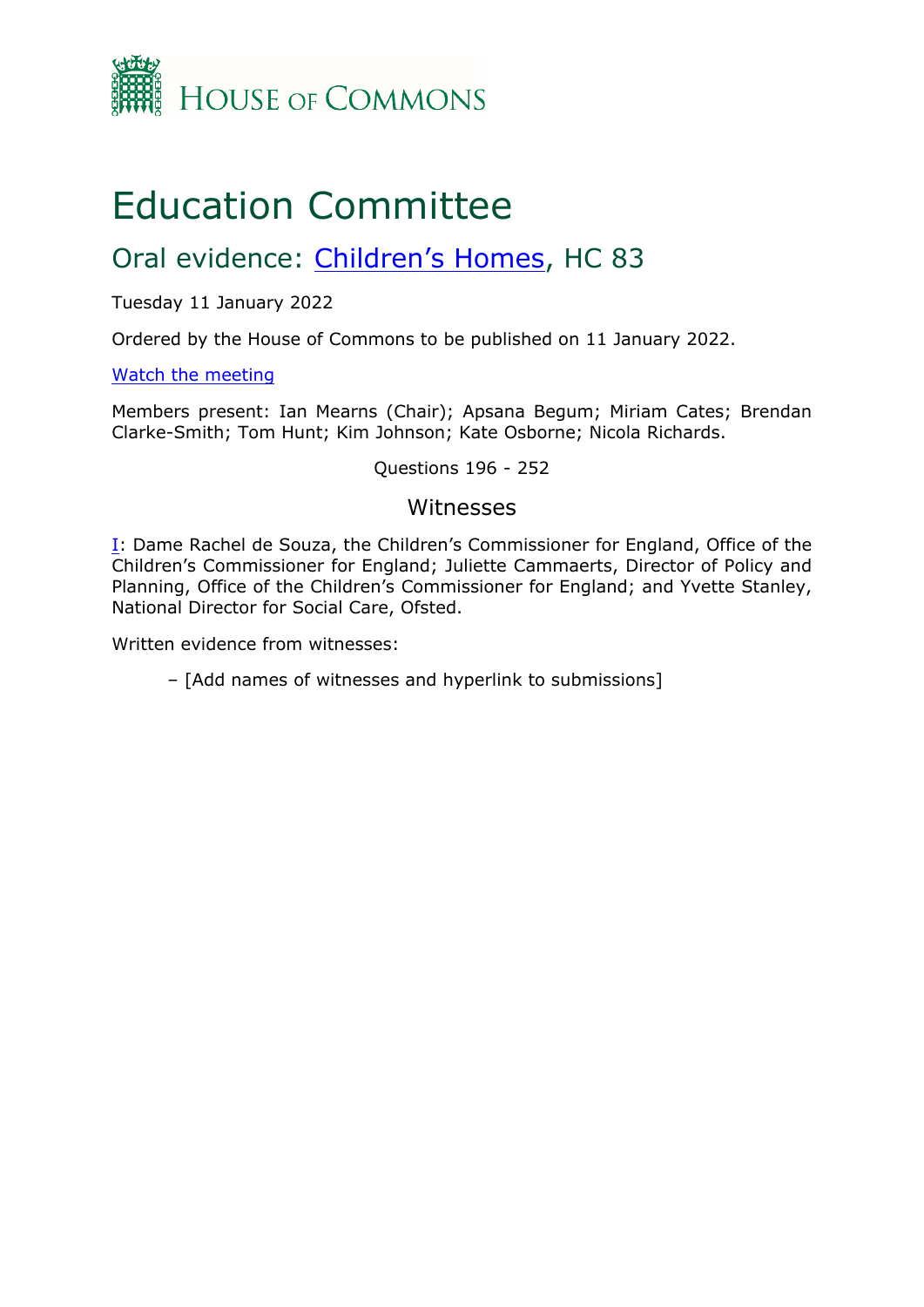

## <span id="page-1-0"></span>Examination of witnesses

Witnesses: Dame Rachel de Souza, Juliette Cammaerts and Yvette Stanley.

Q196 **Chair:** Good morning, everyone, and welcome to the Education Select Committee. This is the fourth evidence session of the Children's Homes inquiry, and the Committee will have the opportunity to take evidence from Ofsted and from the Children's Commissioner. You are all very welcome.

Sadly, the Chair of the Committee, Robert Halfon, cannot be with us this morning, as he is unwell. He has asked me to chair the Committee in his absence. We send our best wishes to Rob for a speedy recovery.

This morning we have with us Dame Rachel de Souza, the Children's Commissioner for England, Juliette Cammaerts, Director of Policy and Planning for the Children's Commissioner, and Yvette Stanley, Director for Children's Social Care, Ofsted. Would you all like to introduce yourselves and say a little bit about yourselves for the Committee and for the benefit of those watching on Parliament TV?

**Yvette Stanley:** My name is Yvette Stanley. My role at Ofsted is the national director for regulation and social care—all the stuff we regulate and inspect from children in the secure environment through to children's homes. I also have a safeguarding remit across schools. I came to that after 30-odd years delivering education in children's services for a range of local authorities.

*Dame Rachel de Souza:* I am Dame Rachel de Souza, the Children's Commissioner appointed in March 2021. Thank you for having me here today. This is such an important topic and a topic that I have been looking at in depth since March last year. The first thing I did as Children's Commissioner was to put out the Big Ask survey, asking the children of England what they needed to thrive now and what they wanted to have successful, happy futures. We had over 500,000 responses but what I was more pleased about was that we had responses from 4,000 children in care, which was a huge response in terms of getting any survey response from children.

You will be pleased to know that what children in care want is very much the same as what other children of England want: stable, loving family, close relationships, great education and good mental health. Those things came up top, just as they did for all the children of England. For their futures they want great jobs, great careers. Children in care were slightly less likely to be happy: just over 50% reported being happy now, whereas for all of the children of England it was 60% to 80%; 65% happy, so children in care were less likely to be happy.

What they did tell us is that they were very grateful and positive when things had gone well for them but, too often, things had not gone well. We saw far too much concern about stability and around placements. That came across very strongly, so we wrote both the chapter of our Big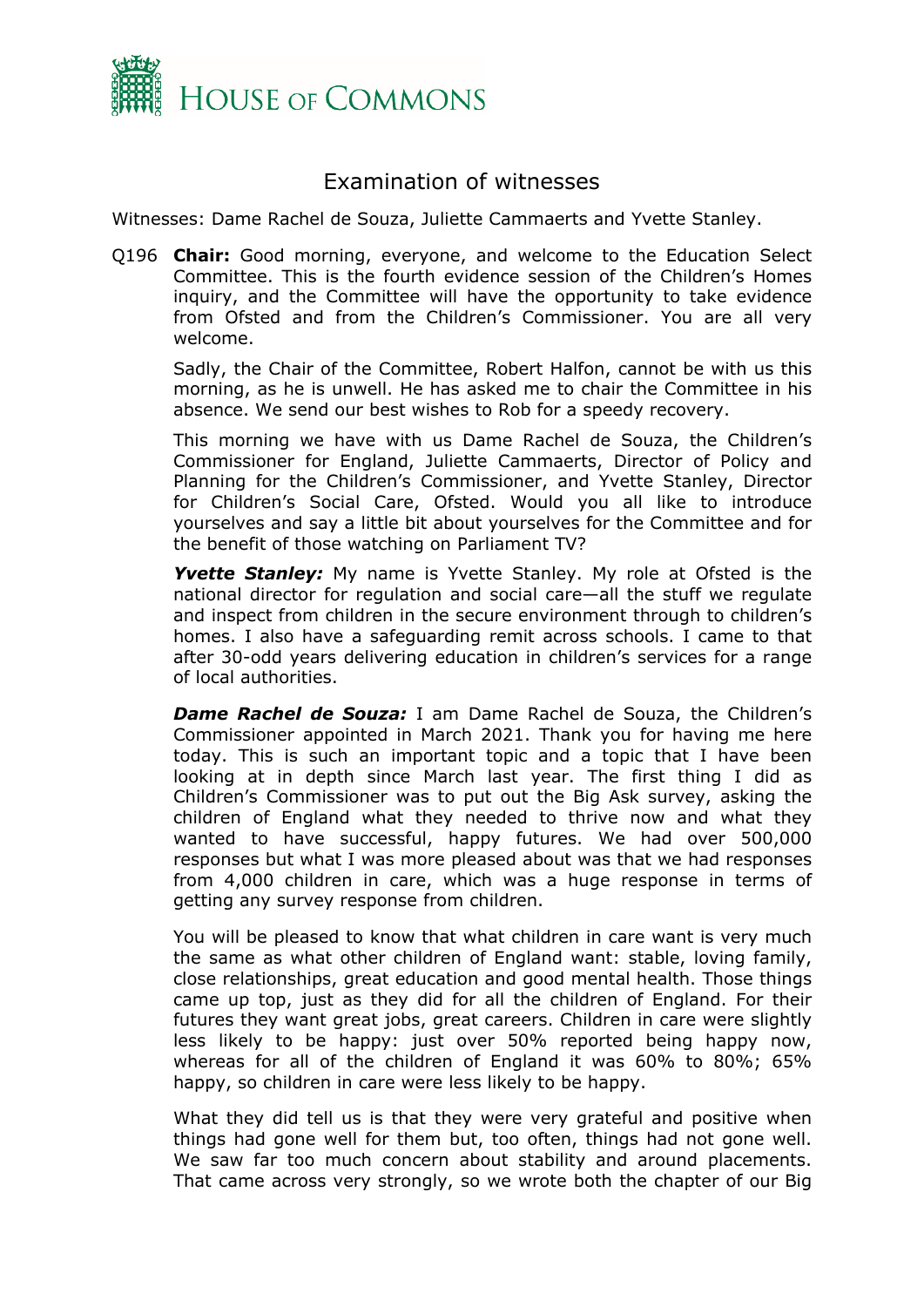

Ask on children in care and a policy paper—one of our nine policy papers—which we used to challenge the Government and to try to get some good responses in the SR. We have been working very hard on it. We have also produced a paper for the Care Review, which we shared with you and shared with Josh MacAlister. It is still in draft and I am sorry about that. It came quite late and we have just done it but there are lots of our ideas in it. We are looking forward to talking to you today.

*Juliette Cammaerts:* Thanks so much for inviting me to give evidence on this most important topic. My name is Juliette Cammaerts. I am the director of policy planning and delivery at the Office of the Children's Commissioner. I oversee our policy function, making sure that we are coming up with ideas to help solve some of the big problems in children's lives. I also oversee Help at Hand, which is our helpline for children in care, working with them when they are in difficult and tricky situations. We help unlock problems and I might say a bit more about some of those cases through the course of the session. I also oversee our public service reform and improvement function. That is about tackling in a more cohesive way the more systemic, big picture issues that affect children's lives and bringing the children's voices to the table on that.

I have been with the Office of the Children's Commissioner since April. Before that, I was at the Department for Education as a civil servant working on various areas of children's services policy, and working directly with Ministers on that to try to put children's services at the heart of policy making and making sure that their voices were involved in that process.

Q197 **Chair:** Thank you. You have plenty of time this morning to answer questions from members of the Committee. I will kick off.

A record 8,850 children are in care now, and research commissioned by the County Councils Network predicts that the number of children in care may reach almost 100,000 by 2025. What are the reasons behind that?

**Yvette Stanley:** I am happy to start with that one. It is quite a complex picture. While the total number of children in care has grown, fewer children have been coming into the system for the last three years. We are seeing children coming into the system slightly older and staying in care for the duration, so I thought I would start with what I think lies behind that.

There is some demography behind it. The Committee will be well aware that local areas have been expanding primary, then secondary schools, so we have a growing adolescent population. Policy changes have had an impact—really good policies to keep children out of the mental health secure system or prison—and exactly that number have now transferred into the care system. We talk about pressure on secure children's homes. I think the number of children detained under the court of inherent jurisdiction has tripled in recent years. These are children who would be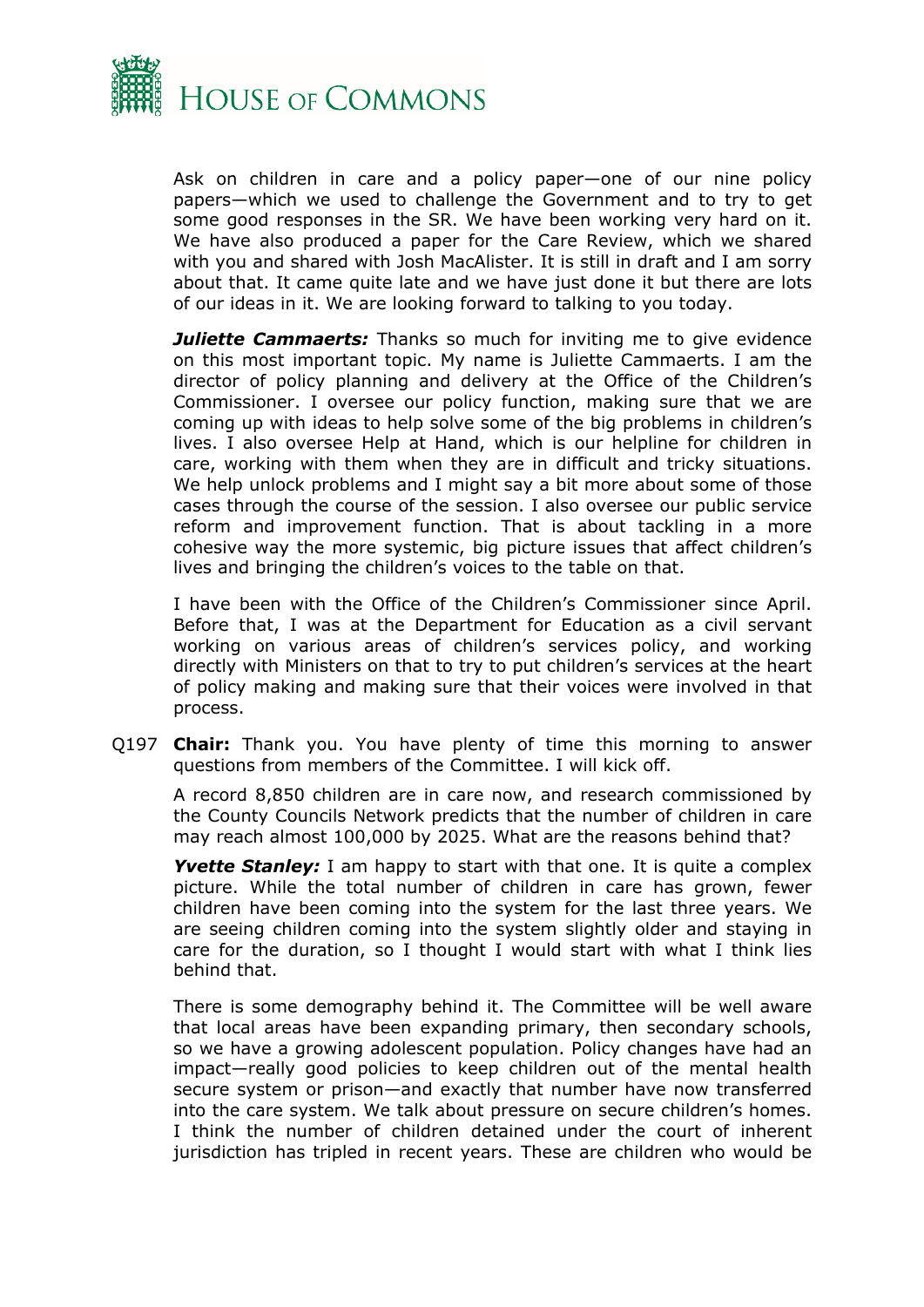

in mental health provision but who are now looking for a secure children's home. Mental health and the criminal justice system are moving on.

There have been other policy changes—for example, disabled children who are in provision for 52 weeks are now looked-after children, and children who are on remand are also now looked-after children, all of which adds to the pot of children. There has been a significant increase in the number of unaccompanied asylum seekers and unaccompanied asylum-seeking care leavers in the system as well.

That demographic change has happened, but I think there have also been some practice changes. I know this Committee has considered and thought hard about children who are criminally and sexually exploited. I think they would probably have gone through a different route, but now they are very much seen as needing safeguarding and protection and there is a lot of complexity behind those children.

The average age of children in care is increasing. They are coming in with perhaps more significant harm and there are longitudinal implications to that: they need care for longer and they need different sorts of care. We still need more foster carers, but we certainly need more residential care homes for children in the right places. The children who are coming into the secure estate are coming with more complex needs—particularly mental health needs—who need to be supported.

It is quite a complex picture, Chair. I will leave it there for now and we can grow on some of those issues.

**Dame Rachel de Souza:** One of the things I have done is to get out and go to a huge range of children-in-care settings, regulated and unregulated, down to Kent to the hotels where we have asylum-seeker children, children's homes right across the country, and foster care settings. We want children to be in safe, loving homes and of course children want that but, as Yvette picked up, the reasons for children going into care are very complex, and there is a range of things that we could discuss.

I have talked to a number of local authorities and seen some great ones and ones that are improving, but one of the red flags for me is when I see older children—which Yvette just picked up on—older teenagers going into care and that is the first engagement or intervention they have had. I am seeing too much of that, which is why I am very pleased to know that this Committee, other Committees, and the Government and the Opposition have looked at increasing early family help. The Care Review is looking carefully at what interventions we can make earlier to prevent this happening. That is one thing.

Secondly, many children have told me personally and have told our Help at Hand line, that going into care was absolutely the best thing and the right thing for them. I would be very nervous about any target-setting trying to reduce that figure, if it was done in an unhelpful way. If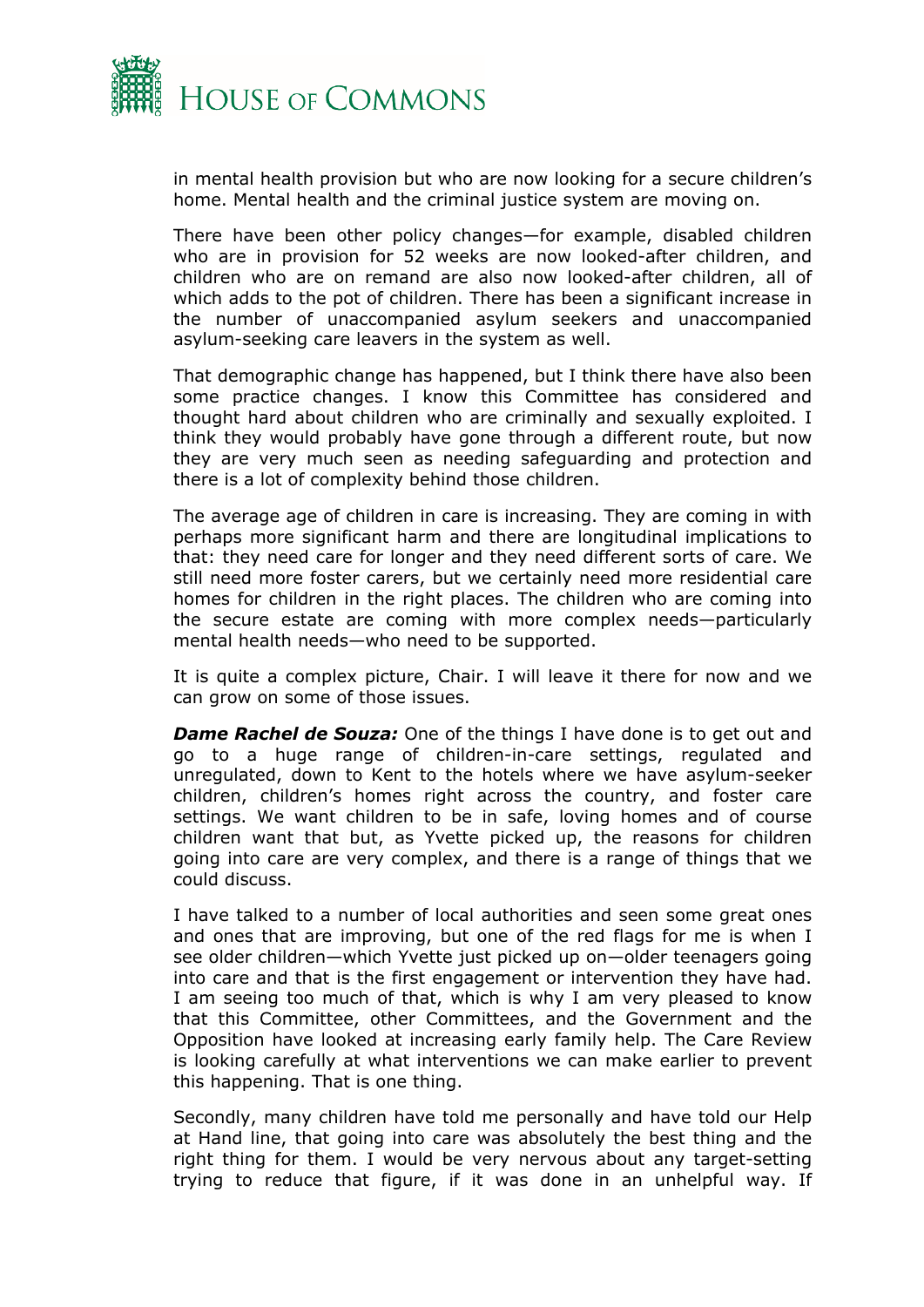

anything—and I think this builds on Yvette's point—we have had fewer children coming into care in the last few years and fewer leaving, and that is where the numbers are growing. For me, the question is: how can we get those older teenagers, the 16s and 17s, either not coming into care through supporting their families to keep them, or, if they are in care, how can we get them back to their families? Because that is often what they want. I know Juliette has some follow-up points to make on that.

Q198 **Chair:** Briefly though, Rachel, what you have said there—particularly about the older youngsters who have not had any sort of engagement with the social services aspect of things before—doesn't that smack of the thresholds for intervention having gone up over the last few years?

**Dame Rachel de Souza:** I was not going to get technical yet but of some of the best practices I have seen, a great example would be Leeds, where they don't have thresholds. What they do is give the appropriate support to children as they need it, both early support and right the way through. I hope the threshold issue is going to be looked at very carefully. Thresholds are clearly too high if the first intervention is late. However, there is some great practice around the country and the challenge for me and the Department for Education is: what are we doing about spreading that great practice and supporting other areas to learn from those improvements? Because that is how public sector improvement happens.

*Juliette Cammaerts:* To build on what Rachel said, obviously our priority is for children to be in the right place at the right time to keep them safe—not just to keep them safe but to make sure that they feel loved, supported and secure. One of the things that helps that to happen is the stability of the placements. We do not want to see children cycling in and out of the care system, in and out of different placements, where they do not have that important infrastructure and grounding of a home.

Children have told us time and time again that what they want is a home. That does not necessarily have to be with their parents. Foster carers and people working in children's homes do some amazing work, making placements feel like a home, and that emotional side of things is the thing that really matters.

There is some great practice out there but there are also huge amounts of variation. We want to look at those areas, not just at the national, aggregate level in terms of numbers of children in the care system but at what is driving that disparity and how we can be sure that we have professionals who feel supported to make the right decisions, knowing that there will be adequate provision, great provision for children. We want to dig into big disparities looking at not just a simple, "There are too many children in care, or too few," but at what is driving that practice.

Q199 **Chair:** Certainly in my own local authority, the number of youngsters in care has dramatically increased in the last 10 or 12 years. If more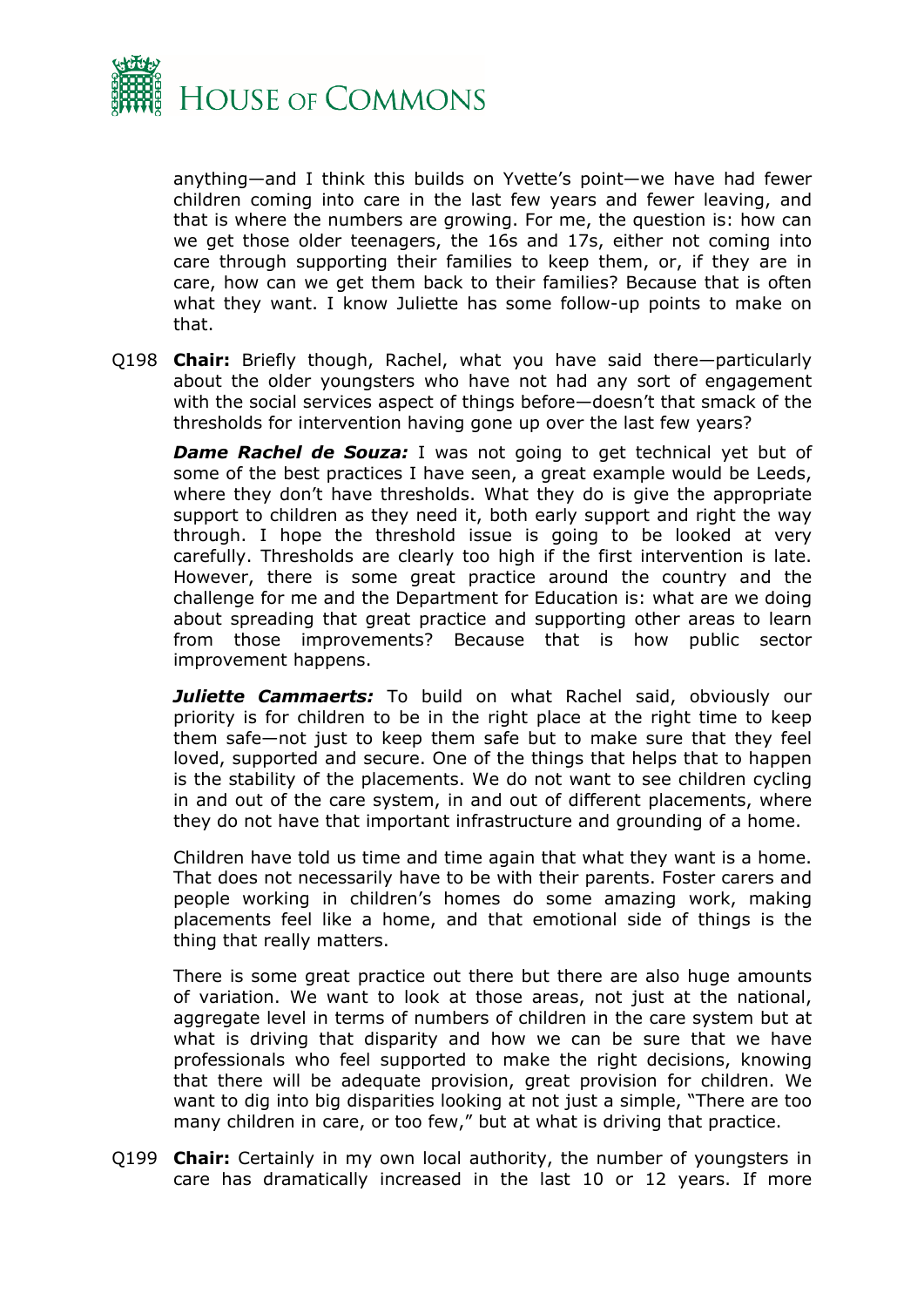

resources are required to meet the needs of those youngsters who are at the crisis point, that potentially takes money away from early intervention. We have seen money going downstream from early intervention towards late intervention. How are we going to get round that particular problem?

*Dame Rachel de Souza:* We need to look at the system as a whole and the Care Review is a great chance for us to stop and do that. The system is not good enough. Half of local authorities are judged as not good. We are seeing some of these, so we need reform, despite everyone's best efforts. Before I go into what needs to change, I would say a huge thank you to all the people in children's social care who are caring for kids, especially during the pandemic.

However, there is tension. We are seeing huge resource going into the acute end. I was pleased to see the money for family hubs in the Spending Review and I was pleased to see some of the first bits of money to start the change. I will use Leeds as an example. Leeds went from inadequate to outstanding. They got rid of thresholds, and that was a process that took three, four, five years. It involves everything from investing in CPD for social workers to setting up systems so that social workers can be talking about children and getting early family help in. There is a range of things that need to happen.

As with any public sector reform, there is no silver bullet, but people have been on that journey. Sunderland managed to do it in about 18 months. I think there is a case for learning and sharing from the best practice. It will take boldness to support early family help to prevent things happening, but it will be more efficient in the long run and better for young lives.

Q200 **Chair:** That has always been a quandary from a Treasury perspective. If you shift the focus of spending attention upstream, the problem is you still have the youngsters who have been through the system but have not been catered for appropriately previously to deal with. Unfortunately, we have financial costs but we also have lifetime costs for these kids who have missed out on those early interventions.

*Dame Rachel de Souza:* Yes. I would say that, to make a change like this, we need not only great leadership at local authority level but support from the DfE and Ministers, because there is risk involved and you have just outlined it. I still think we are putting so much resource into children's social care that we should be expecting more out of it. We should be demanding that early family help be put in and that the resource goes there for the longer-term benefits. It has been done, so we can do it.

**Chair:** Indeed, but the difficulty with firefighting is that there are always fires. That is the problem.

**Yvette Stanley:** Could I come in on that because it is my meat and potatoes? We do not see local authorities routinely taking children into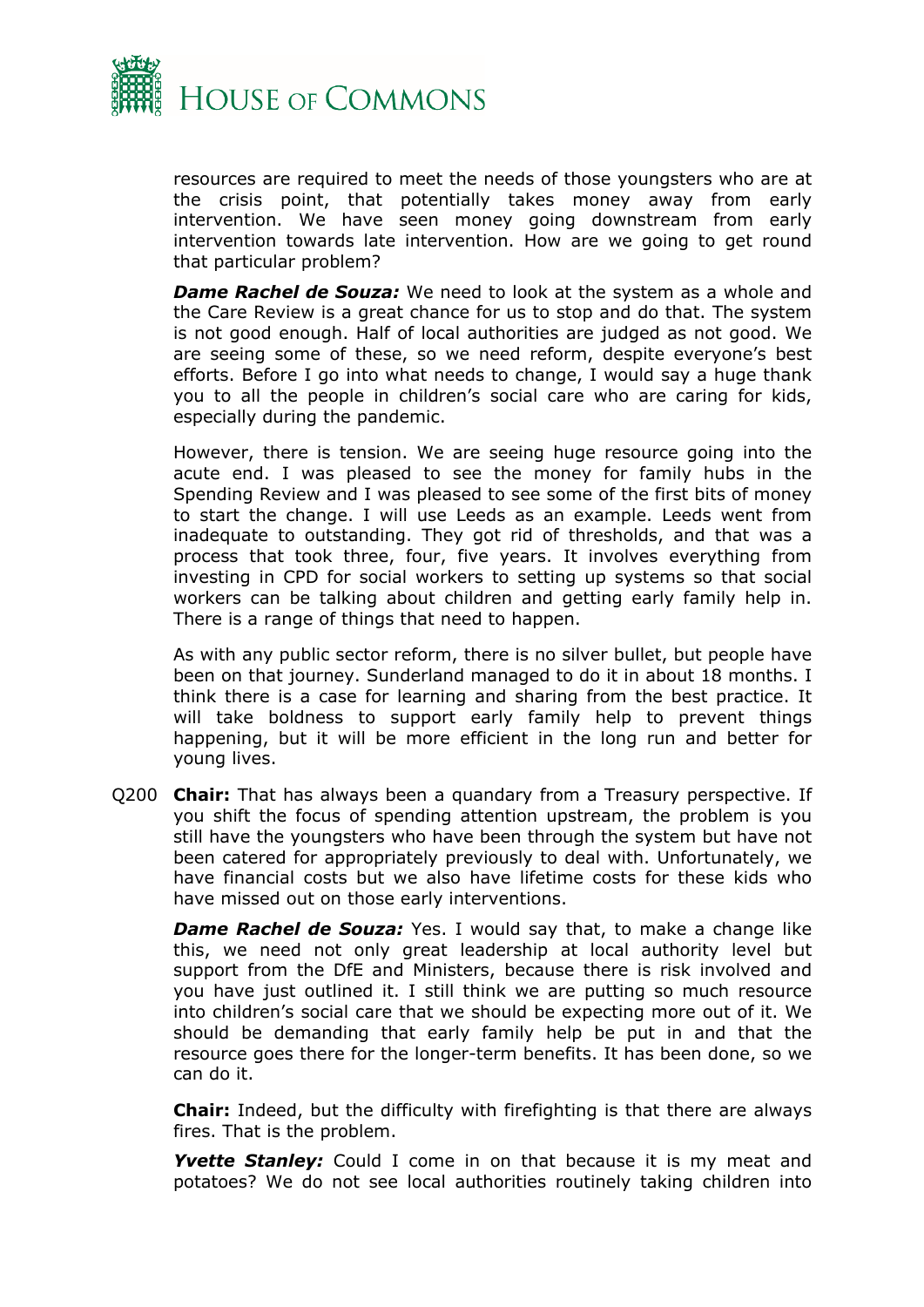

care and intervening unnecessarily. The threshold is not too low. There is a delicate debate about state intervention in family life and when it should happen. I do not see spare resources in the acute end to recycle at this point. At some point, earlier investment should reduce numbers but reducing them safely will come at some cost. All the places that Rachel talked about still invest heavily in that acute end. They enable social workers to do a good job by having low enough caseloads to maintain relationships with families, with children, and to do purposeful work to effect change. You cannot invest in early intervention by increasing the volume of work that a social worker has to do.

Rachel is absolutely right about thinking about where you put investment in to achieve purposeful change. For the teenagers that I see coming into the system, the intervention is targeted, significant and not short-term. With the greatest respect—I am a passionate believer in the family hubs too—these families are not going to be hugely impacted. It is about crisis support and often about intensive mental-health services, which Rachel and I absolutely agree are really poor for children in this country. Some very specific services and very intense intervention are needed, not just to prevent stepping up but often to support stepping down safely to families because these are families that are likely to need some enduring support to enable them to keep their children safely.

**Chair:** I will bring Kim Johnson in now, and then Miriam Cates.

Q201 **Kim Johnson:** The Chair has just mentioned the exponential rise in the number of children in care and the fact that it is estimated that the number will rise again by 2025. Yvette, you mentioned policy change. We have known that since 2010 that public services have been decimated, with many local authorities expected to do far more with less funding. To all of you: how do you hold both the Government and the local authorities to account to make sure that those key asks of young children are going to be met, particularly in the light of Covid and the fact that some of these other issues will impact on some of those figures?

*Yvette Stanley:* As the inspectorate, Ofsted both reports on what we see in individual places and tries to reflect back the observations of what we are seeing. You are absolutely right about what we have seen and this goes back to the Chair's comments. As a director of children's services, I had a budget. I had to deal with the acute end, and at some point you just run out of money. The places that Rachel talked about earlier—and we could share others—have managed somehow to keep some investment at the prevention end. Ofsted's observation is that we do see the negative impact of the reduction in prevention services, and we are very pleased that there has been some investment this year in the secure estate.

I come back to something that Rachel said earlier about when you want to make significant change in a system. We know what works. I can talk you through the ingredients of all the local authorities that have gone on that journey, and 50% improved in the last inspection cycle, which is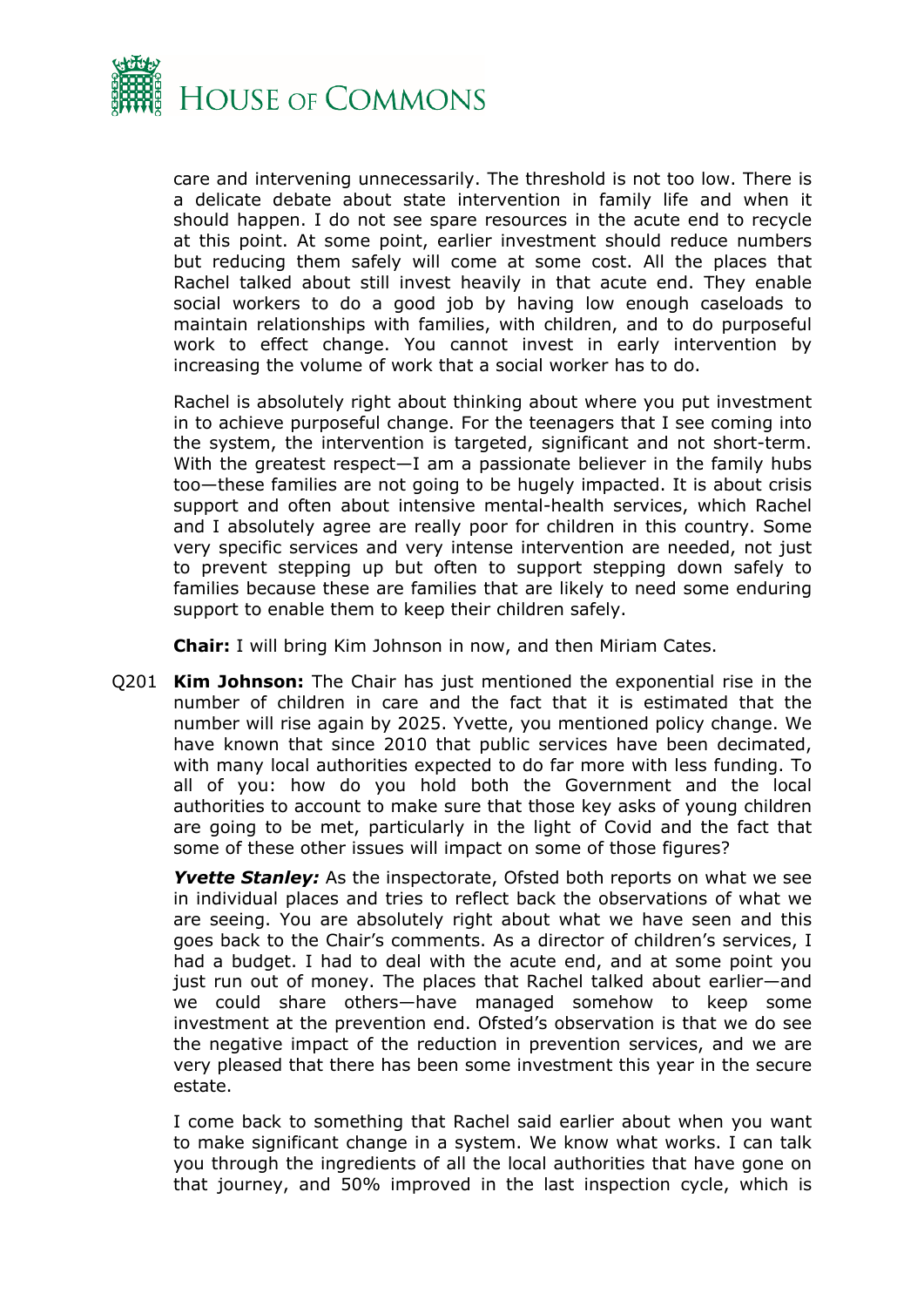

very positive. They have done it against a contracting budget and different pressures coming into the system. Going back to the Care Review—I appreciate Josh MacAlister's Jenga blocks—you cannot just improve one bit of the system. I would say that the money that is needed for children's mental health is an equal part of the solution. I think we have commented on all of these things as part of enabling the policymakers to think about: where does there need to be some national attention, where does there need to be some joining-up across the Ministry of Justice, the Department of Health and Social Care and the Department for Education? Vulnerable children and their families are affected by policy across all Departments and I think some more joint planning is needed so that we use our combined resources in a purposeful way. That is what we have been saying throughout our annual report.

Q202 **Kim Johnson:** It would be nice to see that in action. All too often, we have reports and recommendations that are not implemented. Thank you for that.

*Juliette Cammaerts:* When you talk to children, they don't see their lives in boxes of different services. They just see their lives. "Joined-up" is not just a corporate phrase for how you manage things. One of the most important pieces of work that my team and I are doing at the moment is looking at what an outcomes framework for children's services might look like.

We are looking at the key things that every professional working with children should be looking at from the early years: what are the EYFS scores? Are they in school? What is their school attendance like? Not just are they in a good school but are they attending and engaged? Are they being supported into employment at the point that they leave care? How many children are coming into care? What is the number of re-referrals?

We are systematically going and asking children, "What are the things that really matter to you in your life? What should everyone around you be focusing on?" If they need mental health support, for this or that to happen in a timely way, and for all the mental health professionals to be saying the same thing as the social worker and the teacher—all of them saying the same thing—so that the children feel they are being cared for as individuals rather than just being in receipt of different services.

Of course, we would be happy to come and give you more information and speak to you all about what those outcomes might be—there are obviously lots of them on the table—at the point of narrowing them down to the four or five key ones that people can focus on to help make sure that children do not just get through the system but thrive at the end of it.

Q203 **Kim Johnson:** Have we not had the Team around the Child and is that not supposed to have been happening for a long time?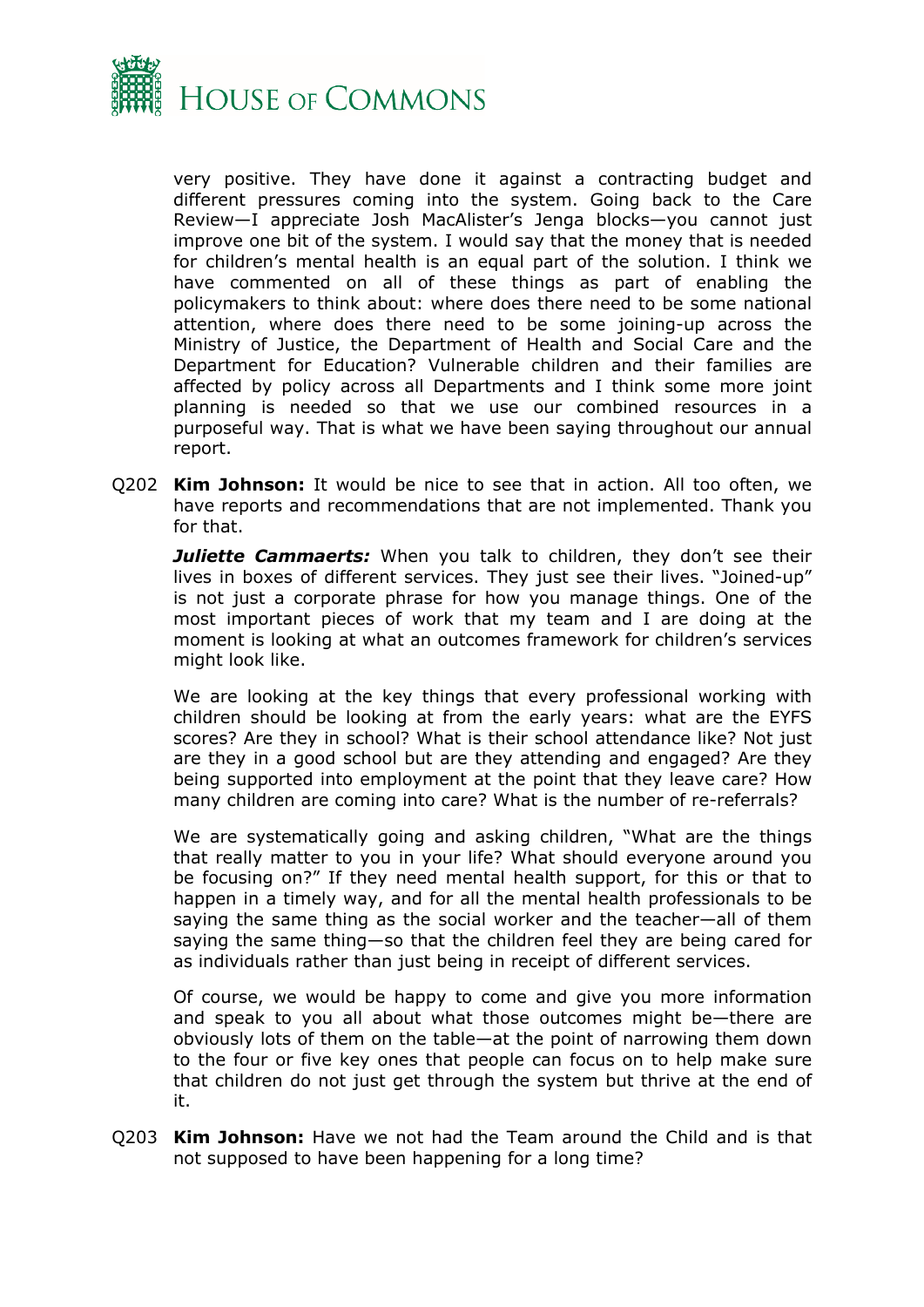

*Juliette Cammaerts:* Yes, you are quite right. These conversations are not new. There have been lots of different things. This is why we are now trying to do it from the children's perspective—not just in the abstract but from what children are telling us—and using their voices to catalyse this energy because, fundamentally, that is what every professional and all of us are here for: to help make sure that children are not just getting through it but are happy. So how do we do that? The power of children's voices in that conversation is what is at the heart of it because that makes things happen—being able to say, "This is what children have told us; let's all get around it." Let's have more real-time data to be able to see if it is happening and what the national picture is across the country rather than just at a local level.

*Dame Rachel de Souza:* On the money point—because I think that was the direct question: the funding point—I look at DCSs, look at the system, and I look at somewhere like Leeds, which for years has had political support to ringfence money to make Leeds a child-friendly city, for example, because it is focused on that. Over a period of time, we have seen that, if we can ringfence the money, it can be done.

I look at some of the things happening in the system—for example the costs that some private providers are charging for children's placements—and think, "Is that public money well-spent? If we took a root and branch look at how we were using money in the sector, could we do much better with it and deliver our needs?" Acute will always cost a huge amount of money and it always must have it. When you look at Spending Reviews, year on year, that money does go in—yes, we always want more—but it's about investing earlier.

Q204 **Chair:** Rachel, that is the sort of question we asked ourselves when I was deputy leader of the council in Gateshead. With the finite amount of resources, if we had a blank sheet of paper, would we end up spending what we are spending the way we are spending it now or would we do it differently? The problem is that there is all of that tension built in within systems. You have staffing. You have systems that have built up over years and years, and it is quite difficult to dismantle a lot of that stuff in order to free up resources for new priorities.

*Dame Rachel de Souza:* That is why I am constantly talking to the Department for Education about supporting transformation and change for children but with a real vision. I want to see a vision. As regulator, Ofsted is doing a great job but the tail should not wag the dog. I want the Department for Education, the Government and the LAs to have the vision for children and listen to children. That is what should be driving this. Yes, creating the change will need support in the short term, no question.

Q205 **Miriam Cates:** Yvette, you gave a very good description of some of the reasons that the raw numbers have gone up—demographic changes and changes in how looked-after children are classified. That was helpful. Thank you.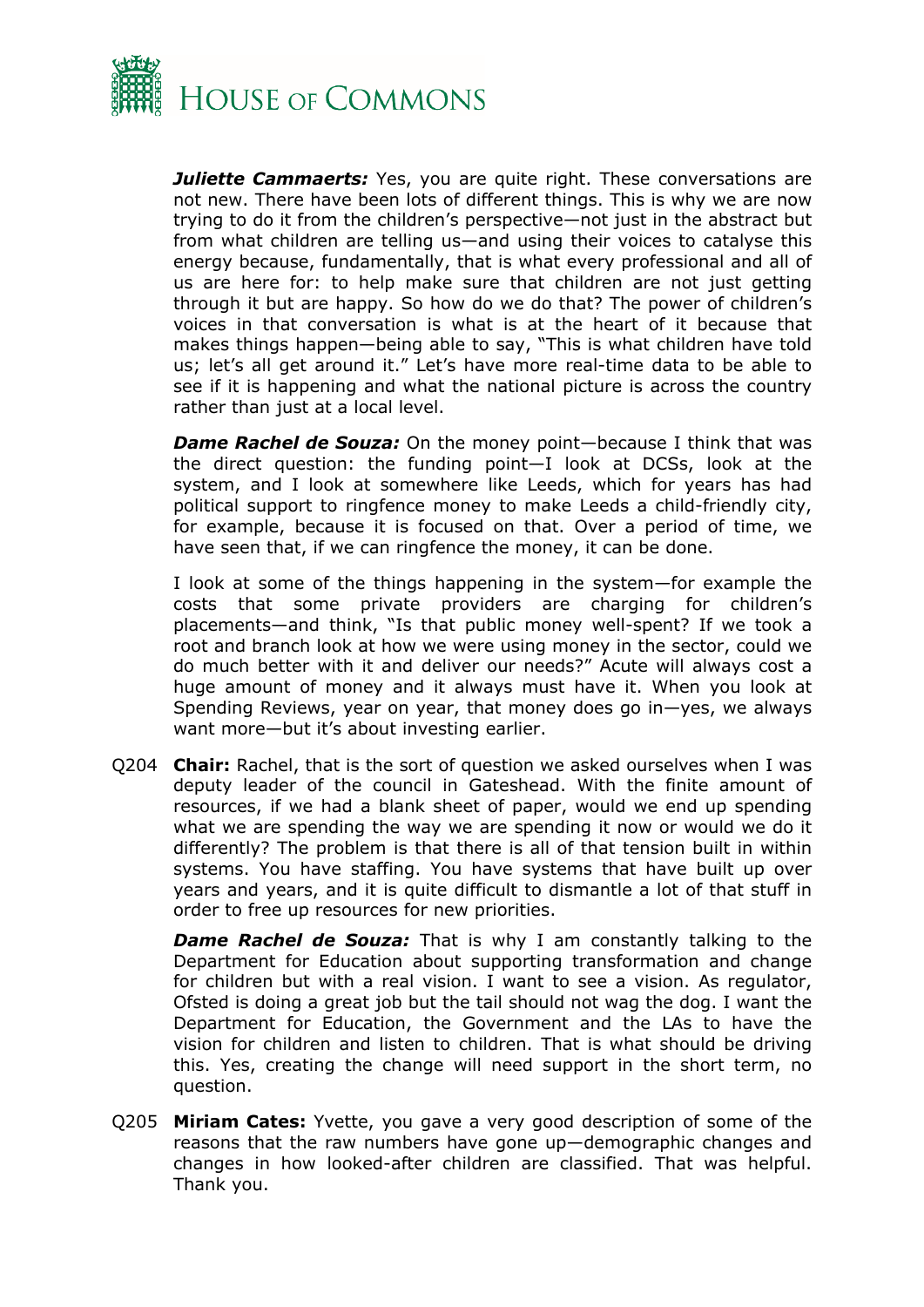

I would like to ask each of you, from your gut feeling and professional experience, whether you think the drivers of need have changed in recent years, and has the level of need changed? I am thinking about cultural changes such as, for example, children's use of the internet—those kinds of things—and family breakdown. Do you think the raw drivers of need have changed or is this just a kind of numbers difference? Who wants to go first?

*Yvette Stanley:* I am happy to start. One of the many cross-government groups that I am on is the Family Justice Board. You might be interested in the numbers of children in the private law system and the tensions within families. There is a huge backlog in the family court system and what's the phrase?—when two elephants fight it is the grass that gets trampled on. I see children damaged by those tense relationships.

Both our social care and schools' colleagues are saying that there are some families in dire economic situations who are under huge stress and, frankly, we are seeing children living in very poor housing conditions and the stress that that puts on families.

I think we are more aware of mental ill-health these days, and rightly so. We are much more aware of the impact domestic violence has on children. They are not just observers of the violence to others; they experience that violence and perpetrators of domestic abuse often directly abuse the children as well.

There are communities that are under significant stress. That is why some of the early-help services need to be very specific, very specialist and enduring. This is not a quick fix. One of the things that we need to think about is—there is a delicate balance—state intervention and consent versus getting people the support they need. We cannot blur those boundaries. People have to understand the consequences of them not engaging and not effecting change. We need to be careful in that space but we do need to provide some very specific support.

There is some great work out there in the third sector. There are some local authorities that commission the third sector to wrap around, but it has been hit by rising volumes of need and decreasing money because the money has had to go into acute, where there is urgent need. There is a 40% vacancy rate in social workers. Rachel would be appalled if she was running a school with 40% agency staff. They cost more. Placements cost more. Going back to your days in a local authority, those two things are now probably 80% of your social care spend. Unless we tackle those two issues, unless we make social work a profession that people want to stay and develop in, and unless we tackle what is the right cost of a placement, the money to free up to deal with early help will not be there.

**Chair:** Within that is the inherent issue that, if your staff keep changing, the interactions that the children have with the staff keep changing as well, which is not good. It is disruptive to the stability of the child, so that is quite important.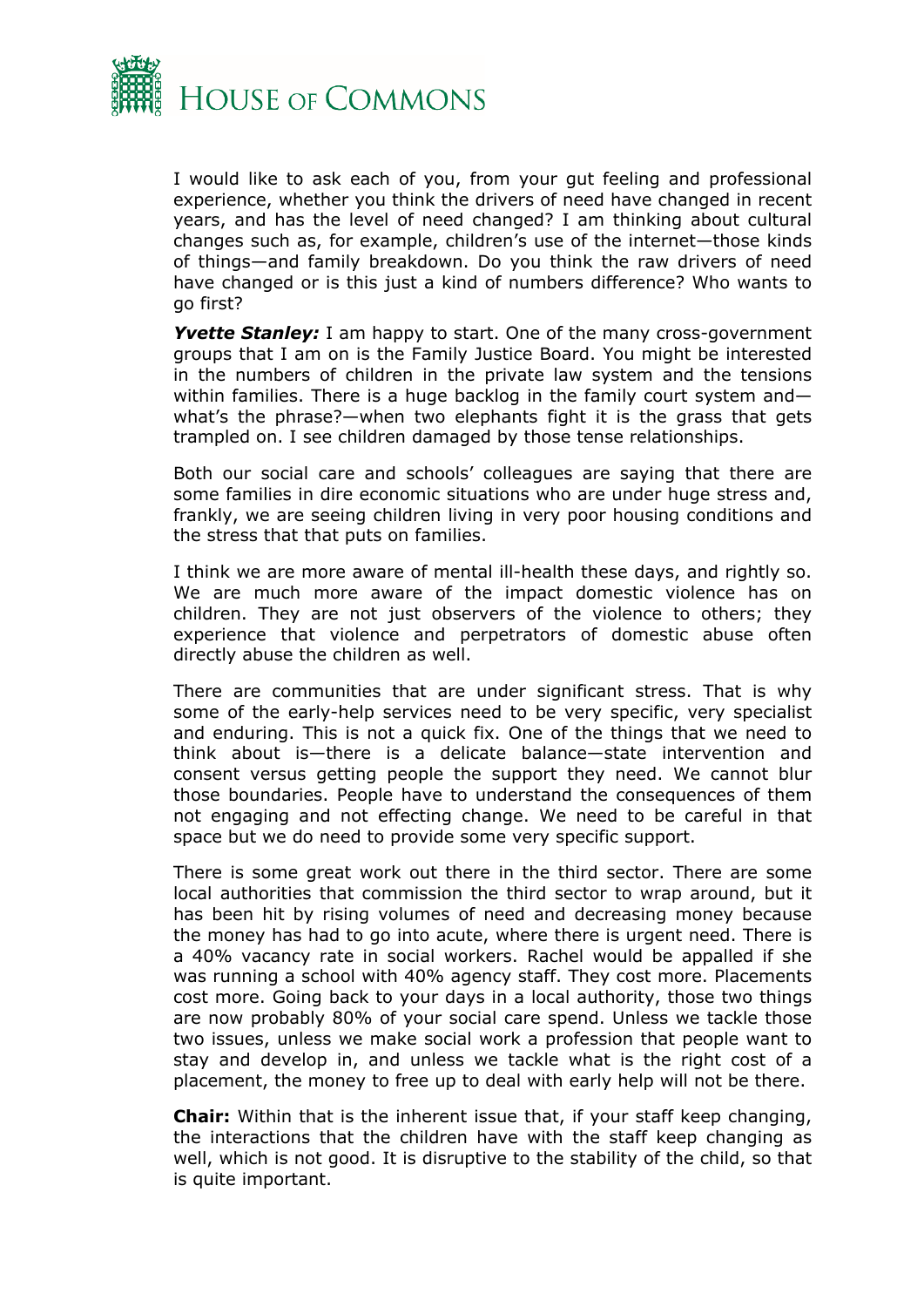

Q206 **Miriam Cates:** Can I put the same question to Rachel? Not how are the needs being met but have the drivers of need changed?

*Dame Rachel de Souza:* I was a teacher for 31 years, a head teacher for 15 years, and a CEO for 10 years—some of those roles overlapping in the most disadvantaged areas. I started my career in Tower Hamlets, went to Luton, and I have worked in Yarmouth, Thetford, Lowestoft, right down the east coast. These are my communities. When I started as a Tony Blair academy principal in 2005, my first academy was about 40% FSM. Most of the schools that we take on are similar, 40% to 70%, so I probably see disadvantage just as I did see it. That is in terms of the poverty and disadvantage question.

There are significant issues for me around mental health, around the online world and how that has particularly affected children and young people, a place where they meet harm that they did not before that is harder to understand. We have had the county lines issue, but my bigger concern—or as big a concern—certainly in the communities in East Anglia that I have been working with, are those coastal communities that are working hard, young families working day and night, but wages are very difficult. It is that "just about managing" group that I am very concerned about. I would say that is a change I have seen over the past 15 years.

In terms of children, I think we should go back to what children have told us. Children have told us what upsets them. I would never have talked about mental health as a child; it is great that they talk about mental health and wellbeing. They talk about feeling well, being well. They do not talk about poverty themselves. They do talk about concerns about parents' jobs and how their parents are doing. That is great for young people, isn't it? There is a concern there.

They are concerned about their education, getting back to school post-Covid. They want a good education so they can get a good job, and they are concerned about places to go and things to do. I think a lot of that is very similar to what it was.

Q207 **Chair:** One of the problems, though, about youngsters not talking about poverty, is quite often youngsters do not realise they are poor. It is when they look back in life they realise they were poor because their experience has shown them, "Gosh, I didn't have that," That is one of the things about asking children, sometimes they do not know what they do not know even about themselves.

*Dame Rachel de Souza:* Absolutely. I was one of five, a steelworker's daughter, owning one pair of shoes. We definitely were quite poor, but I did not clock that because I was not vulnerable. I had a large community, great family and a fantastic school and therein lies some of the things that we need to be trying to—

Q208 **Chair:** I am very conscious of time because, believe it or not, we have only covered one question. There have been lots and lots of questions,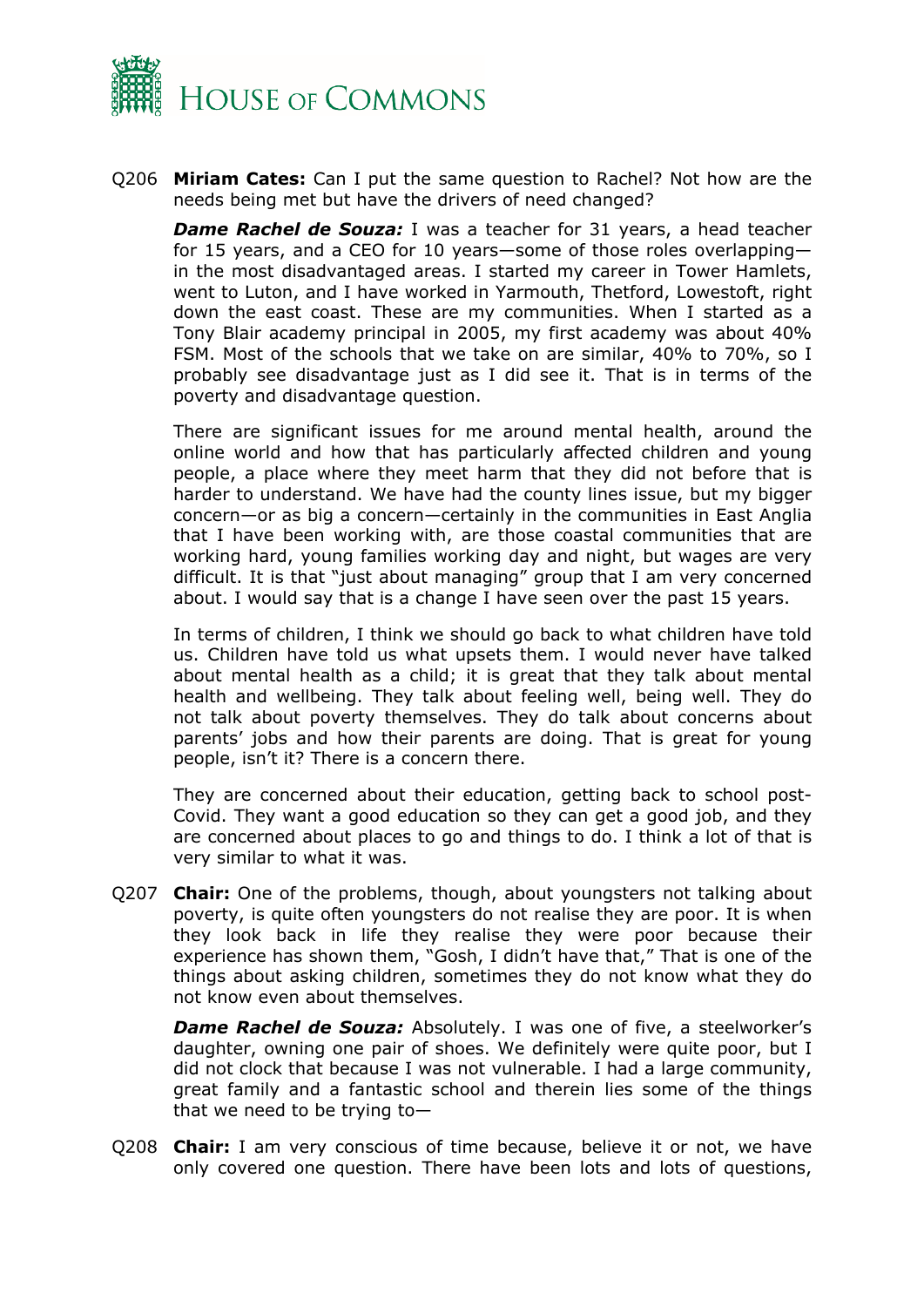

but we have only covered one question from the brief. I will just ask you one more because you did mention this. I would like you to park this, if you don't mind, and maybe just let us know afterwards. You did talk about the cost of placements, particularly residential placements. As a Committee, we would like to know how you would propose to regulate those placements so that public money isn't being wasted.

*Dame Rachel de Souza:* That is such an important question. Let's first start with children because, as the Children's Commissioner, I always do that. Children do not say to me, "I'm in a privately-owned home," but, "I'm in a home." They just want to be somewhere where they are loved and cared for. The majority of provision is now private. I recently spoke to the private providers and challenged them on the bad practice and some of these ridiculous sums of money that have been charged, but also exhorted them to be part of the solution because many of them are outstanding and many of them are good.

When I was right at the beginning of the school system, we had this debate about whether academies should be profit-making, and it was absolutely clear to me that they should not be, no. This is public money. I would want to see the DfE commissioning a look at how we do this, because when I talk to private providers, most of them are saying to me, "It is ridiculous to be making that level of profit." I do not know how we have come to this situation and it needs urgent action now.

*Yvette Stanley:* As the regulator of children's homes, we do not regulate the financial end. It isn't there in the legislation. CQC has some regulatory powers. I draw colleagues' attention to the NHS, where there are transparent tariffs for costs. Since I joined Ofsted—coming up for four years—we have started conversations with the DfE and the CMA, which I am very pleased Josh has built into his system. It is a real question.

When we started in children's social care, children's homes, they were all run by local authorities or national charities for a different purpose. Seventy years on, the regulation and the legislation needs to be adjusted to reflect that. We cannot afford to lose too many people from the market, so we need to do this with great care, but we do need to look at what is the right price. It is more challenging in children's services because there are lots of bespoke packages around individual children, whereas adults is a relatively consistent offer, but it can be done.

Q209 **Chair:** Call me old-fashioned, I have no problem with anybody—no matter what their background and how they do it—providing good care for children, but I have to say that the idea of a market for children's care does not sit well with me, but there we go. That is just one of those personal foibles. We do need to move on, colleagues, I am sorry.

Rachel, 6% of children in children's homes are not in education, employment or training, while a further 9% are attending unregulated provision. I think most of them would be post-16. We have heard this is a national scandal. Why are local authorities and the Department getting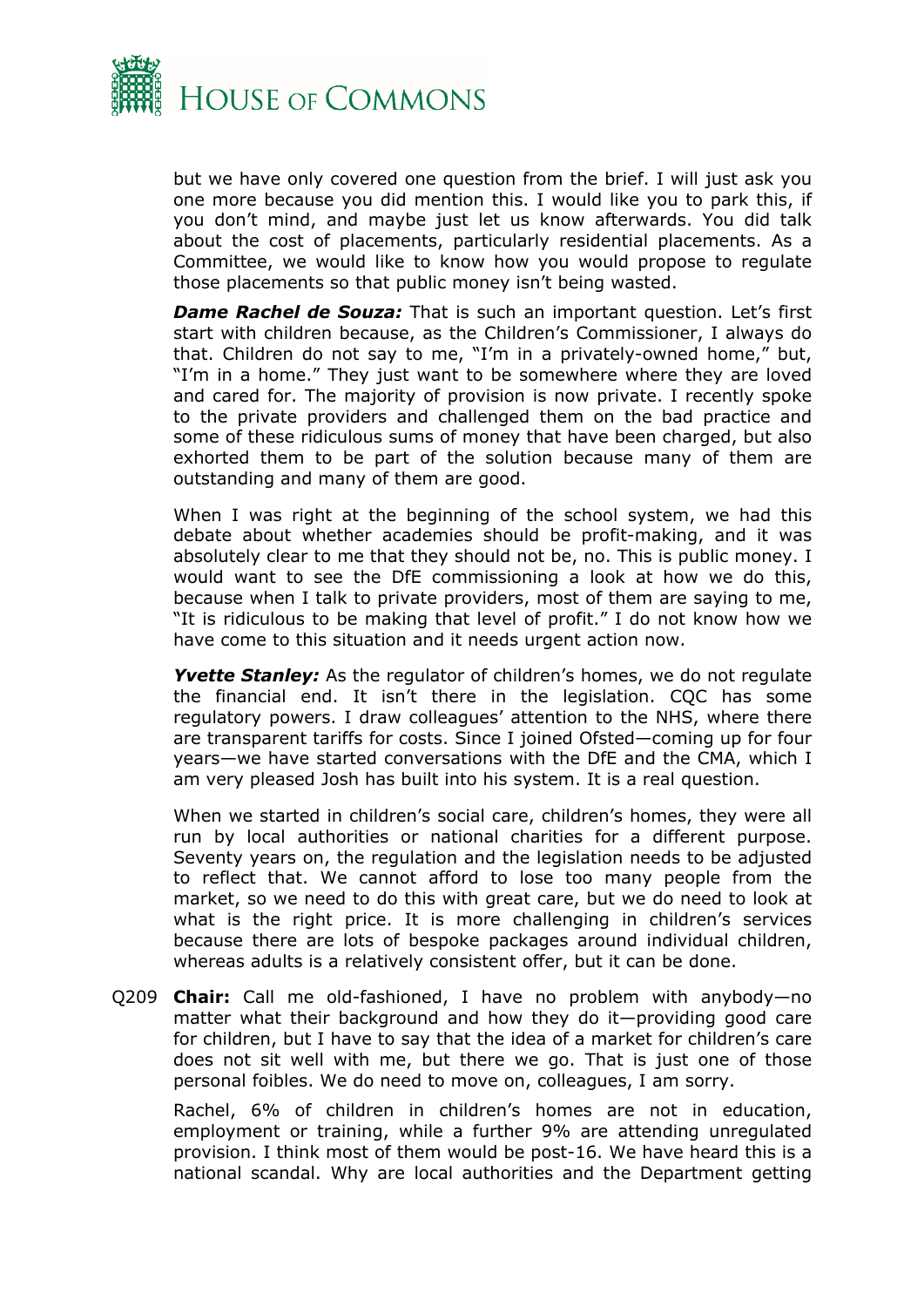

away with this lack of oversight and accountability?

*Dame Rachel de Souza:* First of all, those numbers are absolutely unacceptable. We need all those children in education—simple. It is unacceptable for them to be out of education or training, even when they are over 16 too. Sadly, this does reflect the calls we get to our helpline. The question why is a very important one. I think two things, in a nutshell. First, we need the local authorities—I write to DCSs about every case I get and ask them to take action—to be like the pushy parent for the children. They are the corporate parent.

Secondly, we need proper parenting of these children, even if it is a corporate parent, to get them in the right schools, to get them in good and outstanding schools—and they have the right to be there—to make sure that there is a proper plan so the child can be successful in school and to pull through any of the issues. When you talk to children on the ground, it is things like, "Oh, I cannot go to school because there are gangs," and so on. Let's make sure that those children are taken to school and solve the problems. I think we need to be looking when we are placing a child.

We know there are lots of children placed in homes out of county and out of home. We do not like that, but they are. We should be looking at their education provision at the same time as we are looking at that home. In fact, I would like the LAs to be forward-thinking and thinking about developing foster caring near to good schools so that they are ready to take children. I think there are practical things that we need to do.

Children in care tell us their education is incredibly important to them. I get too many calling me up saying, "I am doing two hours, three hours of tutoring," because there was a problem with a gang or, "I cannot get into that school." It is not on. We need the LA to be really discharging its duty here.

Q210 **Tom Hunt:** We learnt in the previous session that there is a very significant and eye-catching proportion of those in care who have special educational needs. To what extent do you think failings or shortcomings in the special educational needs provision nationally has driven this?

*Dame Rachel de Souza:* It is very notable, particularly children in children's homes, and that may well be one of the reasons they are in children's homes and not in foster care. I absolutely think that that care plan, when we are thinking where a child is, we should be involving a virtual head and really looking at the education plan. We have done a whole plan at every age, what we should be doing at every level, and I know Juliette would love to give you some ideas for exactly what we should be proposing there.

You know I am on the SEN Green Paper group and we are making sure that, in that challenge, children in care are right at the centre of that thinking. We have a strategic moment where we are going to have a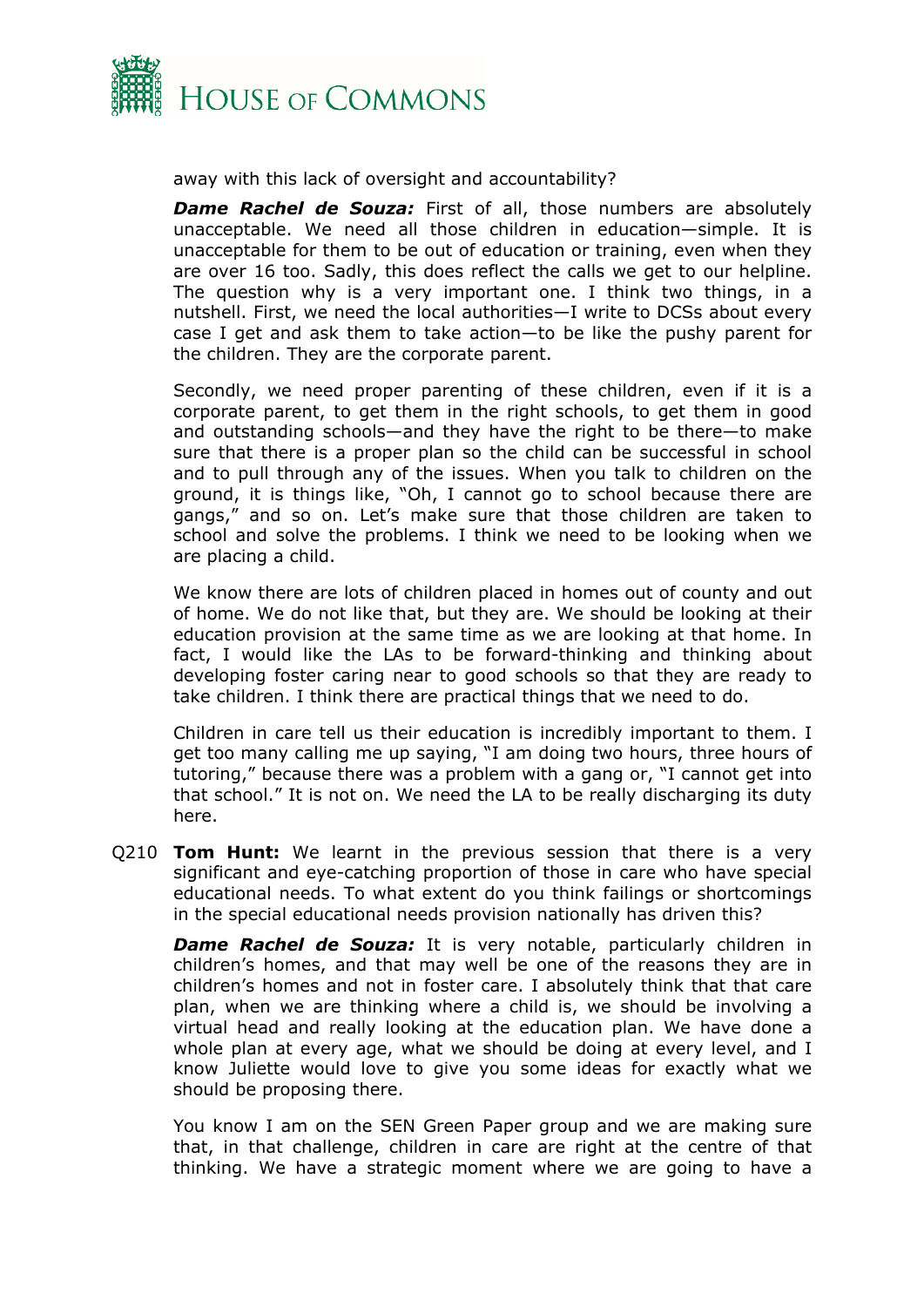

schools White Paper, the SEN Green Paper, the Care Review and they need to be talking to each other. We need to make sure children in care are absolutely at the centre of both the SEN Green Paper and all the others. It is the very least we can do.

*Yvette Stanley:* Can I come in on that? There is too much variability, but I see children's homes working very hard to get children who have come into care in crisis or moved in crisis into a good local school. They may be settled in a school that isn't good, but that continuity may be very important for them, so I would not want us to make an assumption that you would move a child unnecessarily. It might be very important when a child has lots of turbulence if they are being supported well in that school.

They often have to produce bespoke packages because, while lookedafter children get priority in the September admissions process, these are mostly not children who are needing a school at September. Good or outstanding schools—and I have decades of trying to pursue this, both as a DCS and in terms of my inspection of local authorities—tend to be full. How do we get that for looked-after children and who takes them above number? But absolutely, that is the best place.

*Juliette Cammaerts:* We have published a set of practical solutions as part of the Big Ask of what children asked for. One of them is the priority within the school admissions code for looked-after children, which is undoubtedly a positive thing. Our suggestion is to expand it to all children with a social worker because the number of children who are in care at either five or 11 will be a small proportion. Expand it to the wider cohort and say, "We are going to give you priority admission," because these are children who have quite complicated and complex lives, so let's expand it so that they are more likely to then be in high-quality provision and stay in it.

On the point about special educational needs specifically, there is rightly a focus on making sure that looked-after children are in a good or outstanding school and that is right, but the thing that they tell us, time and again, is that there are barriers once they have that place to engaging with education. Sometimes that is SEN. They need an education, health and care plan and they need to go through that process, but often it is mental health support. How do we give that wraparound, holistic support to help them to engage? It is not just attending, but making the most of that education that they should. As Rachel said and as I have said, they do not see their lives in isolation, so we have to have all professionals working towards the same goals, one of which should be education.

Q211 **Tom Hunt:** Many of us have constituents who have contacted us who have children with special educational needs who feel like they have to fight the system to get the support that their children need. It seems to me that often they feel overwhelmed, and that is connected to why it is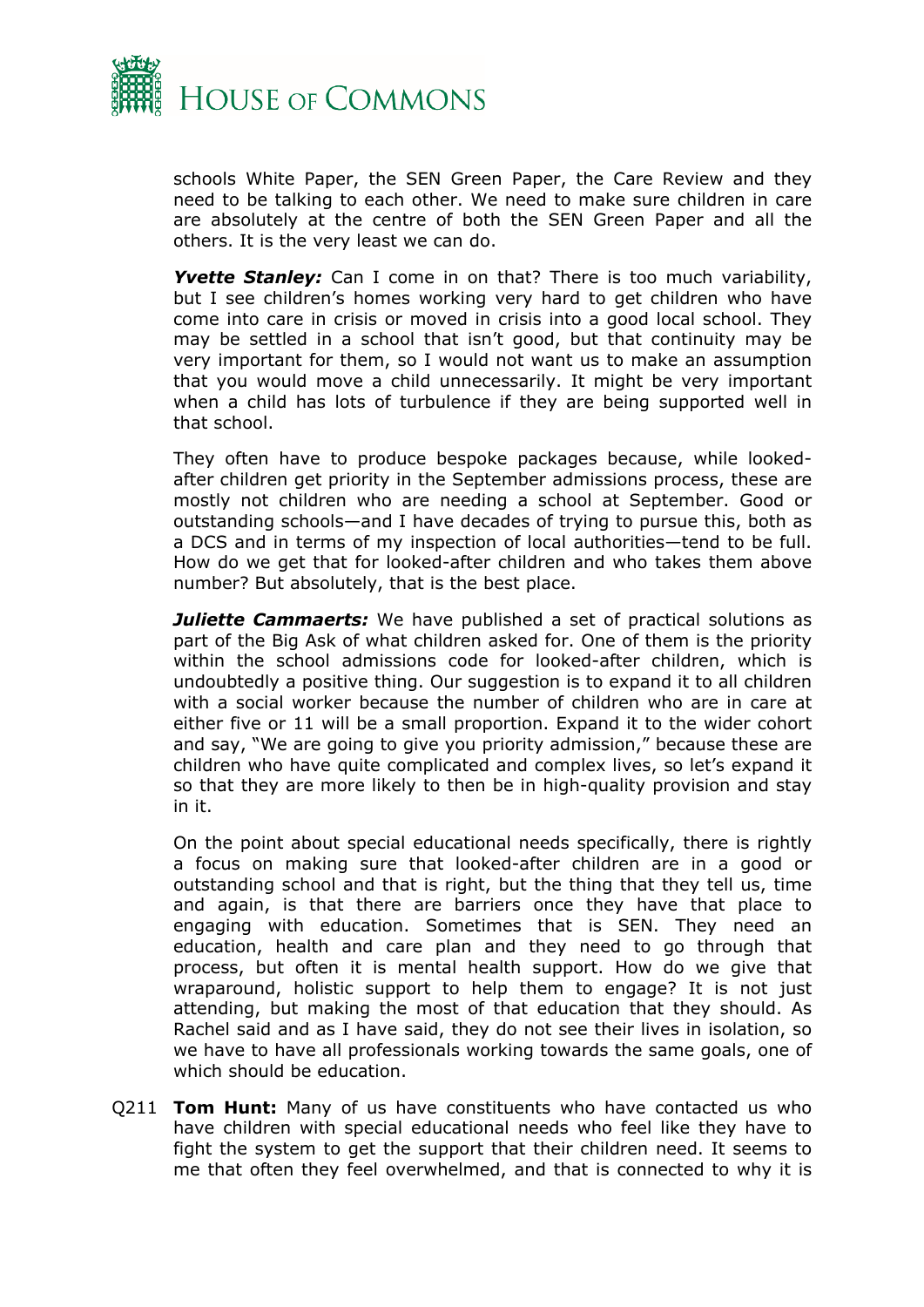

that so many young people in care are those young people with special educational needs that have not been met.

**Dame Rachel de Souza:** Yes, it is such a good point. Again, I would challenge back. As a head teacher, where I had outstanding schools, if the local authority told me it was a looked-after child, I would take them even though I was full, and we have to. I think push, push, push.

Q212 **Chair:** The planned admission number should be irrelevant for a lookedafter child, is that right?

**Dame Rachel de Souza:** Look, the reality is most head teachers will be serious about taking a looked-after child. We are talking about good and outstanding provision rather than RI and poor provision. There are difficult cases. I went to one coastal town I know quite well with seven children's homes and only one good school. That can start to get complex.

**Yvette Stanley:** It is varied, but I think 84% or 85% of the children are in good or outstanding schools. What we are talking about is a small cohort, where you absolutely need to do that child planning in a very holistic way. To challenge back, I have been that awful corporate parent sitting outside the head teacher's door to take my child, but at some point you think, "If I have to make so much fuss to get the child in here, how are they going to be safe, supported, loved and cared for in this?" That is a tiny number, but it does add to that difficulty.

The SEND one adds a further complexity to that, when they have an HCP and you are consulting school after school about whether they meet their needs, and genuinely that school might not be able to meet their needs, but they might be able to with a different support system. It is very complicated.

Q213 **Tom Hunt:** A final question, very quickly. Some of the young people will not have those plans and they may never get those plans, but we know that you can still have learning disabilities and not have those plans. We know that things like dyslexia and dyspraxia can really affect young people's ability to learn. Is there an agenda around when young people do go into care, making sure that they are diagnosed for things like dyslexia and dyspraxia?

*Juliette Cammaerts:* One of the very practical things that I think needs to come out of both reviews is to make sure that any system and any transformation is accessible and navigable, that not everything is very opaque or using highly complex and technical language. Because if you have a system that is designed by people who are outside of it, you often cannot understand the complexity or those barriers there are.

That is one of the things that we have been saying in terms of what children are telling us—to make a system that you can talk about in childfriendly language, so that you can say to a child, "This is where you get this thing," in a very simple way, and help is signposted clearly. Because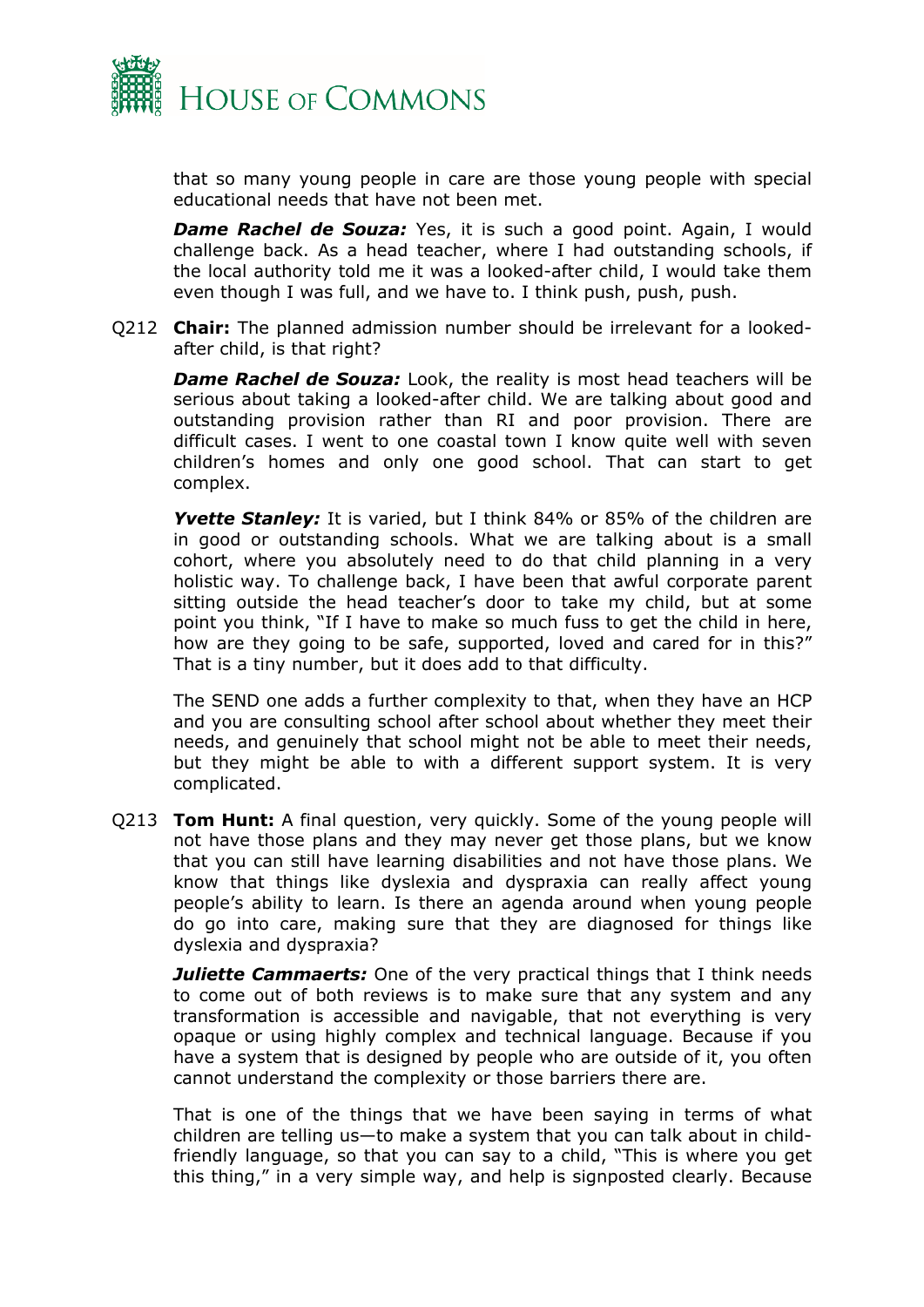

if there is help there but the child does not know it is there, it is not particularly useful. One of the things we are saying is how you make it a child friendly and accessible system, not just to children who can read or who have people who can advocate. We do lots of that advocacy on their behalf, but how you overcome some of those barriers by design rather than just by practice?

Q214 **Chair:** Advocacy might not be enough. What we need is professional adults to shepherd youngsters through the system, not act as advocates for them because it does need that one-to-one nurturing through the process. Unfortunately, we do have a situation where a significant number of youngsters are missing out on education who are in the care system. If that tracking isn't being done effectively, what steps need to be taken to reduce the number of children with a social worker who are currently missing out on the education provision that they should be getting?

**Yvette Stanley:** The work of the virtual schools is absolutely key to this. I have seen some splendid practice. There are places that could be better, but we need to learn from the very best. I am very pleased that the virtual schools' portfolio has been expanded to include children with a social worker. I hope it is not to the detriment of looked-after children. I hope they have the resources to do both jobs well.

I think it addressed Juliette's point about those children who are early in the system because where we started today, Chair, is I told you that children were coming into the system at 14. If they have been at five schools and they have had undiagnosed special educational needs, the recovery process is very hard at 14 or 15, which is why you are seeing children with very bespoke and tailor-made programmes. If we want to break that cycle, it is absolutely making sure that children with a social worker get the best support early on.

Q215 **Chair:** Inherently within that, Yvette, it tells me that you are not massively confident that, by taking on board the youngsters with a social worker under the virtual schools' umbrella, there is enough resource there to move that resource upstream to look after those youngsters who have a social worker and look after the kids who are already in the care system from an educational perspective.

**Yvette Stanley:** I have no evidence either way yet, Chair, because it is a very early development. As an inspector, I always go in wanting to test that the risks have been mitigated and aren't—

Q216 **Chair:** We can be confident that you have your eye on it?

**Yvette Stanley:** I definitely have.

**Chair:** Thank you very much. All right, smashing. I do need to move on, I do apologise. Apsana, please.

Q217 **Apsana Begum:** Thank you, Chair. Good morning, panel. I want to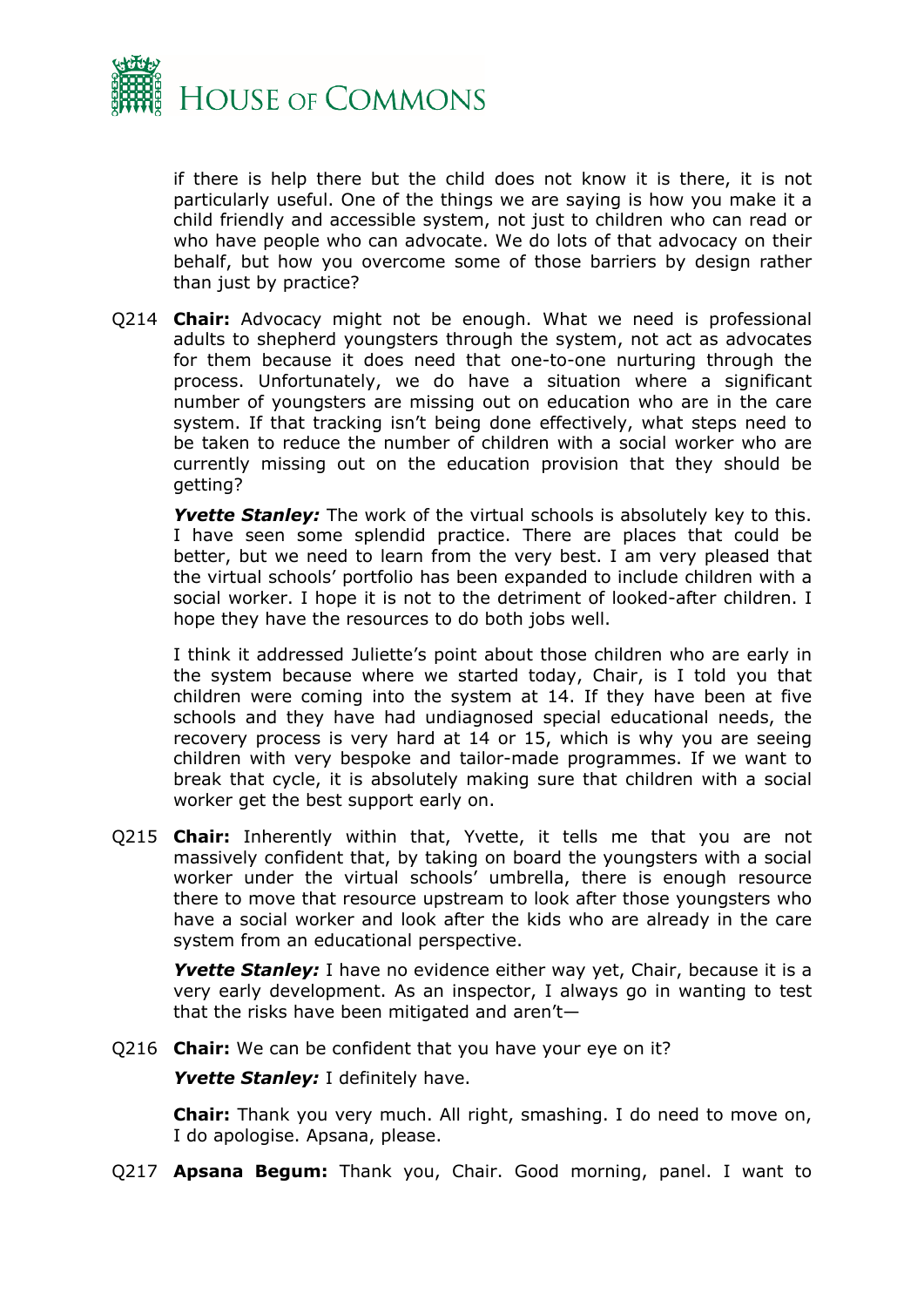

explore further what has been said about access to good or outstanding schools. There has been mention of schools potentially tending to be full and we have also heard Ofsted's submission suggesting that there are numerous reasons. Also, a children's home, for example, may be located in an area with few good or outstanding schools. In terms of children in residential care, we know that they are less likely to attend a good or outstanding school. Why else do you think this is happening and what do you think can be done to try to make sure that they are attending the best possible schools?

**Yvette Stanley:** Sorry, I think I may have given you a slightly wrong figure earlier, so 84% of children nationally are in good or outstanding schools and 82% of the children in children's homes are in good or outstanding schools. It isn't huge statistically. Obviously you would want every child to be in the best place. I think two-thirds of children entering the care system come from the most deprived areas, but only a third are in foster care or residential care in the most deprived areas. The sector tells us that they struggle to develop provision in the more affluent areas, where capital costs are high. Ideally, we would like a much better spread of children's homes throughout the country, so that all communities are served and children can go to the local school and in even greater numbers in good or outstanding provision.

*Dame Rachel de Souza:* On top of everything that has been said, I think I have made it clear that I think LA children should have priority to good and outstanding schools. They should be given those places. They need the corporate parent to act like a pushy parent to make sure that they get those places. We need better data, which is where we were going in terms of really understanding how they are doing, both in school and for all those proxies like attendance and things like that.

On top of that, my concern is that we do not have enough cohesive planning for children in care. What you have are struggles to place children in the home, but not thinking about their education as well. I think Yvette just touched on it, the lack of very good local placements, so children are being sent out. What we need to be doing is designing local flexible placements, building up foster capacity and children's home capacity with links to good schools. We need to do it in advance. At the moment when you are placing someone, it is very difficult to do, which I think Yvette just outlined having tried to do it herself.

It is that forward thinking: having the data to really have a sense of how many young people will be coming into the system, how we can plan for it and always having a plan for a child's education. Children in care have taught me that their education, their desire for a successful future and a good family life, and all those things, are paramount. We should be working with them, not just on where you are going to be now; it is your three-year plan and your six-year plan.

One of the things I like is Pupil Premium Plus has been extended to post-16 children in care. That has been done as a pilot. It has really worked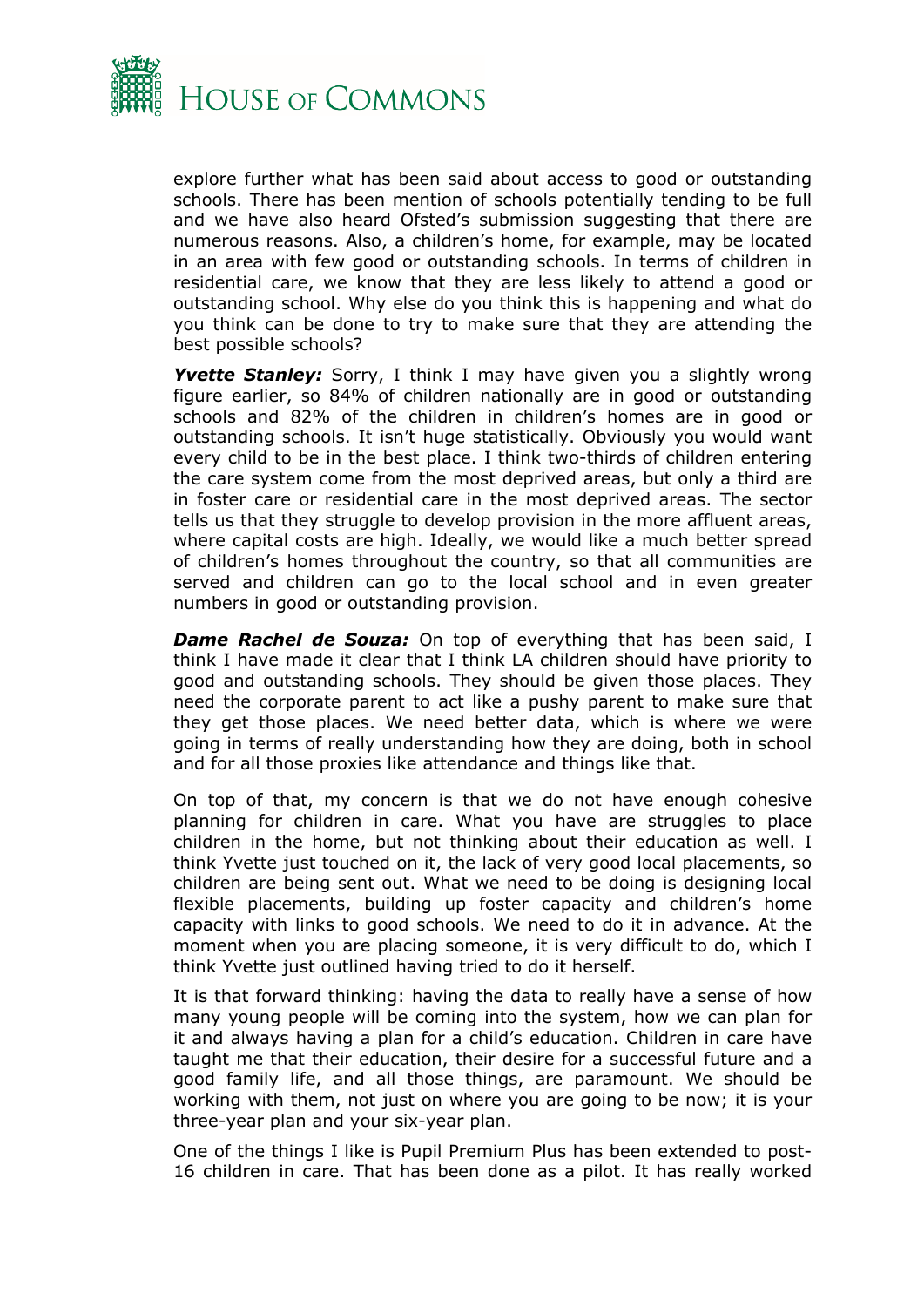

and helped and I want to see that kept as permanent as well—a little practical thing there. I think that should be brought on, but I think ultimately it is about a cohesive plan.

*Yvette Stanley:* However, to get to that point—and I would really like to get there—you have to have more provision than we have now. People are not choosing a children's home; they are sending the child to the only place that is available, outside the region. That is what is happening. There were 60 children yesterday waiting. These are the most vulnerable children, waiting for a place in a secure children's home. If you cannot find a home for a child, there aren't enough foster carers. People are not doing good matching; they are doing Hobson's choice today. Unless we tackle the issue of sufficiency of foster care and children's homes, the icing on the cake of getting that joint planning about the school just cannot happen.

**Dame Rachel de Souza:** Sufficiency and stability should be our two buzzwords here.

Q218 **Apsana Begum:** The school admissions code states that looked-after children should be given the highest priority for school places, but we have seen through written evidence from Ofsted, in particular, that when the code is breached it can take a very long time to resolve. What can be done to cut the bureaucracy?

*Juliette Cammaerts:* It is a sort of practical manifestation of how the working together happens. Obviously, there are case conferences and planning around children, but just making sure that education is part of that conversation every time. We are under no illusion: there are lots of children who have very complex needs, of which education is not at the top of the list, because for them to even be able to get to the point of being able to access it, they would need a lot of support. We need to provide that support at the point at which they need it, be that SEN or mental health.

The first thing to say is we need to get all of the professionals around a table. Where it works well, that is what happens. That includes education and saying, "Let's think, before they get put in the children's home, what is the education element of this?" If they cannot immediately be placed in a school because they have not been in school for a while, lots of these children—we know from speaking to them—have missed out big chunks of their education because they have not been attending or they have not been on a school roll for lots of different reasons. It is how we involve education in that conversation from the off when you are talking about that child, all of the adults in their life, and so that would remove some of the bureaucracy because it is just about working together and what that looks like in reality.

Secondly, to come back to this outcomes point, make school attendance and engagement with school a key thing that everyone is looking at. Children have told us school is not just an academic thing; it does not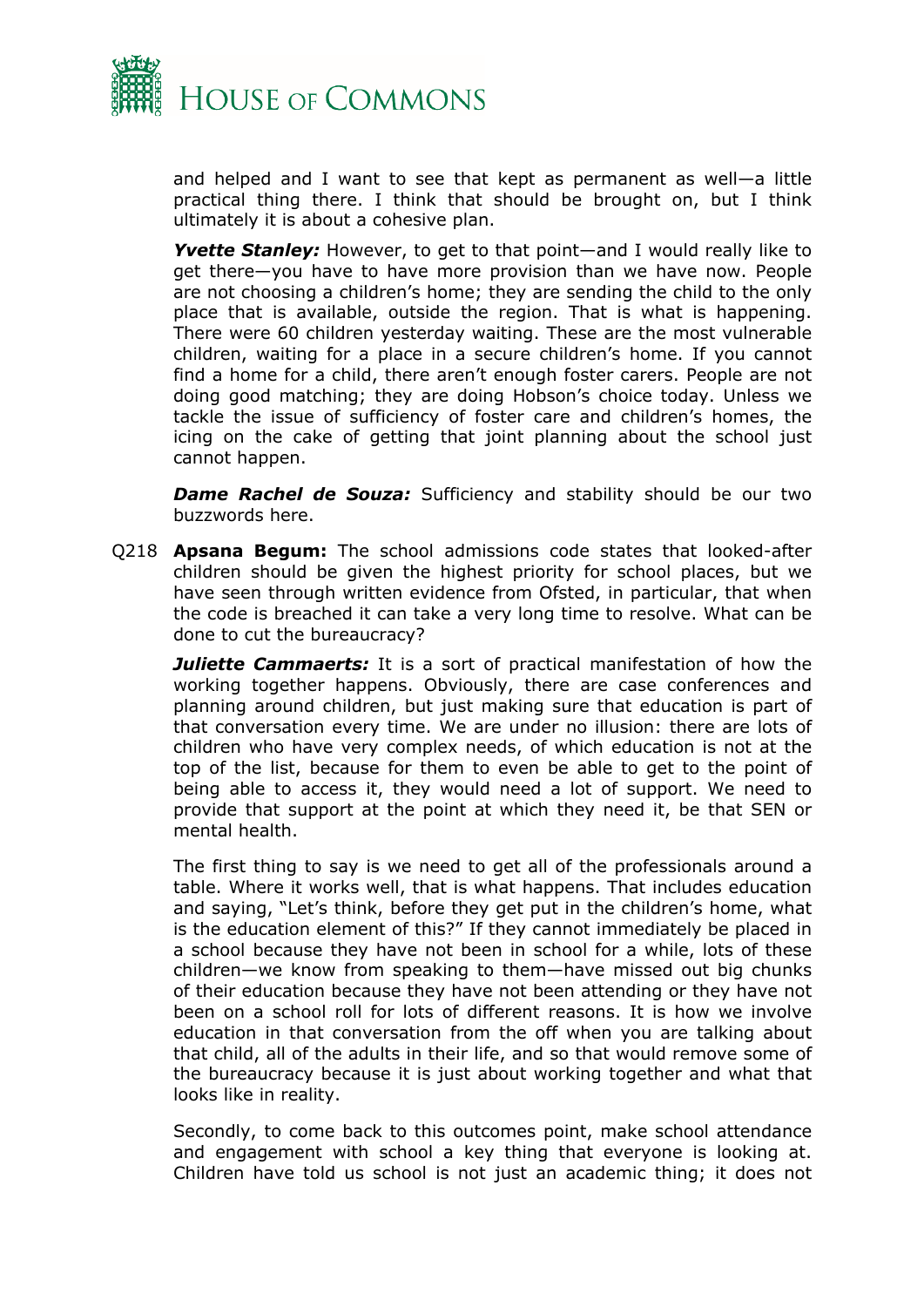

just unlock their future. It is architecture within their lives, which are often chaotic, that gives them their routine, their day to day. It gives them a place that they can go to make friends that is safe, where there are adults who they can look up to and talk to if there is a problem. That is vital.

**Chair:** An oasis of calm in an otherwise tortured life quite often for youngsters that I come across, yes.

*Dame Rachel de Souza:* Apsana, I do think that we have a real moment now. I am always 'glass half full'—you know me—but we have just been through the Covid experience, where I think head teachers have been superb about reaching out and working with children, children in care and children in struggling situations. A lot of them are incredibly aware but their awareness of how to work and their desire to make this work is there. I think it is a great time, with the Care Review and the schools' White Paper, to be putting vulnerable children and children in care right at the heart of the thinking again.

Q219 **Apsana Begum:** Can I ask one final question? The Chair of the National Association of Virtual School Heads, who is also now a specialist adviser to our Committee, has said about placing a vulnerable young person in a mainstream school that there is a lot of pushback. I guess in a lot of ways there has to be a very robust understanding of the law and a willingness on the part of local authorities exercising statutory powers as a corporate parent. You have talked about being a pushy parent, but it seems that many local authorities are not doing that. From your perspective and what you have seen in terms of local authorities, is it that they need to have a better robust understanding of the law and the willingness to exercise it?

*Dame Rachel de Souza:* I obviously came into this looking at it from the side of a head teacher, but going around the country talking to children, this was one of the big issues that came up. I have talked to lots of DCSs and I have seen a large number of them who really want to be that pushy parent. I was in Kirklees the other day and its DCS had just been to see the Vice-Chancellor at Oxford with one of her care leavers and it was paying for her doctorate. There is great practice, but I would say there is too much variation. We also go to places where we feel very concerned. I think we should be using Ofsted, the DfE and local councils to improve the areas that are not good enough and doing this enough. It is critical.

Q220 **Chair:** Do we not need to create an atmosphere though that every public body—including schools, which are not part of the local authority anymore—that spends public money within a local authority area becomes part of the corporate parent? Is that not the atmosphere that we need to create?

**Dame Rachel de Souza:** In the best places that is happening. You will be pleased to know I am on the ministerial care board and hear Ministers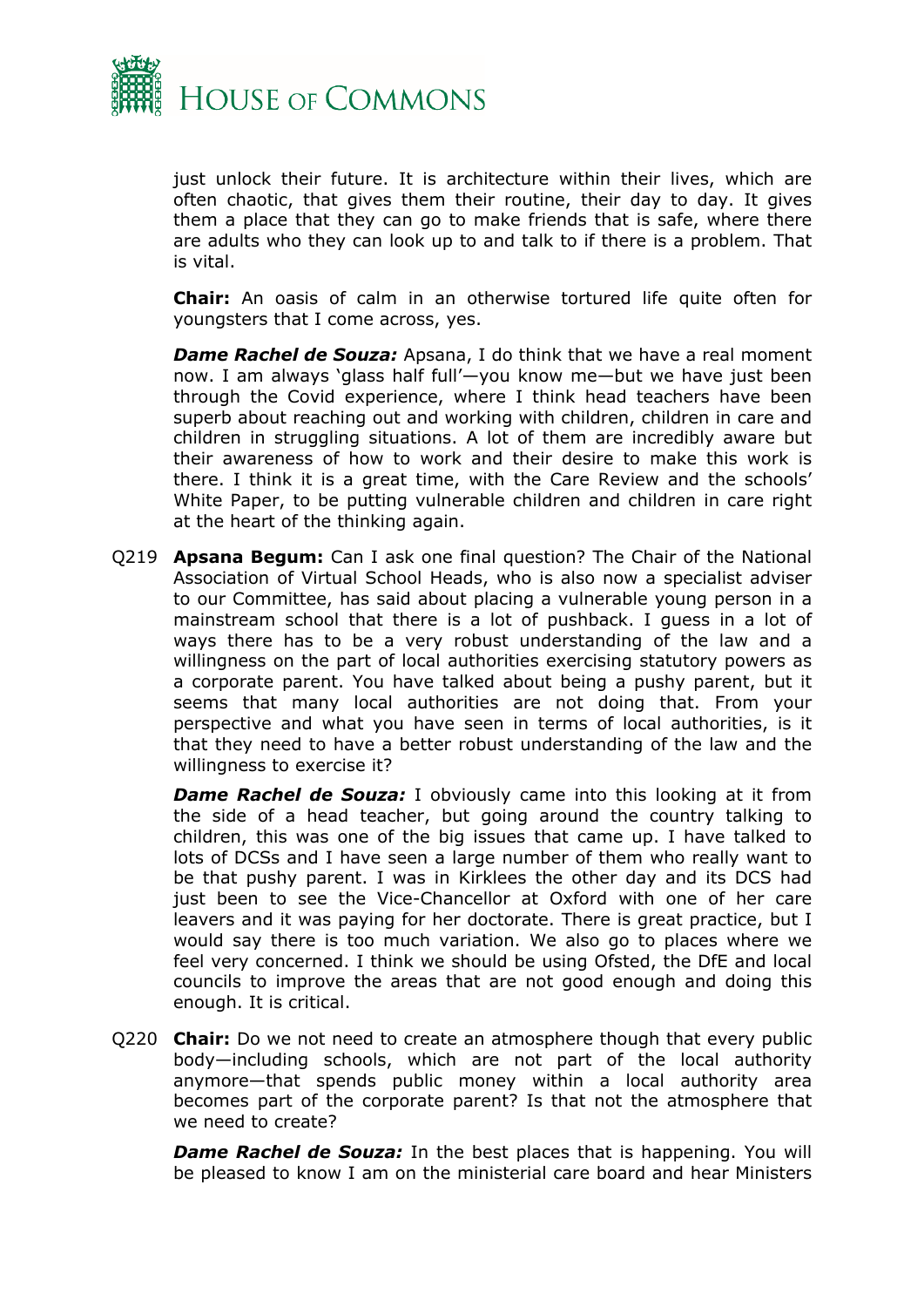

trying to think of how to get companies to provide driving lessons for care leavers, a care leavers' covenant and all these things. There are lots of things, but I think it is because we have variability in practice. Let's not go to the bottom, let's take everyone up. I think we should be challenging.

Q221 **Chair:** This is the levelling-up agenda for children in care, is that right?

*Dame Rachel de Souza:* There we go.

*Yvette Stanley:* Through inspection we do, and I have the benefit of having an education HMI on our local authority inspection, where we look at the work the virtual school and others are doing to do this, I think there are system issues. If you want to go through the admissions adjudication process, that takes many months. It is better to find somewhere that will take the child now because otherwise you have an extended period of bespoke, which may be appropriate initially, but you want to build them back to a full-time education in a good place. It is a question for policy makers about the systemic issue that isn't quite working and how you make that happen.

*Juliette Cammaerts:* That is absolutely why. We have seen the improvement in the support for looked-after children in schools, admissions and Pupil Premium Plus, which the virtual school head has made. Let's expand that out to the wider group of children because often, at the point they come into care, they are quite far down that road. Often, as we know and we have discussed previously, they are older now, so let's get that support in educationally earlier and then let's also normalise having those conversations before the crisis point.

It is great that looked-after children have priority admissions. I think it would help if you were having that conversation about a wider group of children earlier on in their educational experience so that you could get them into the good school early, because we know that, if you do not let get them behind, that is even better than trying to help them catch up.

Q222 **Chair:** One crucial question coming out of that is that, for goodness' sake, we should eradicate the situation where it takes many months to get through an admissions process. That means youngsters are outside of school. These are very vulnerable youngsters in the first place. How can we do that? We need to alleviate that particular problem.

*Juliette Cammaerts:* I have seen it for children that I have placed for adoption as well. Getting them into a school can be a real challenge. It is a question: where is the policy gap when things get stuck? It would be in that child's best interests to be somewhere to make that move.

*Dame Rachel de Souza: I am seeing that the best DCS system leaders* have been building relationships with their schools so that these are things that are talked about as a community and sorted out. What we want to see are the good and outstanding schools asking to have the looked-after children, but I think this is leadership. We have the law, we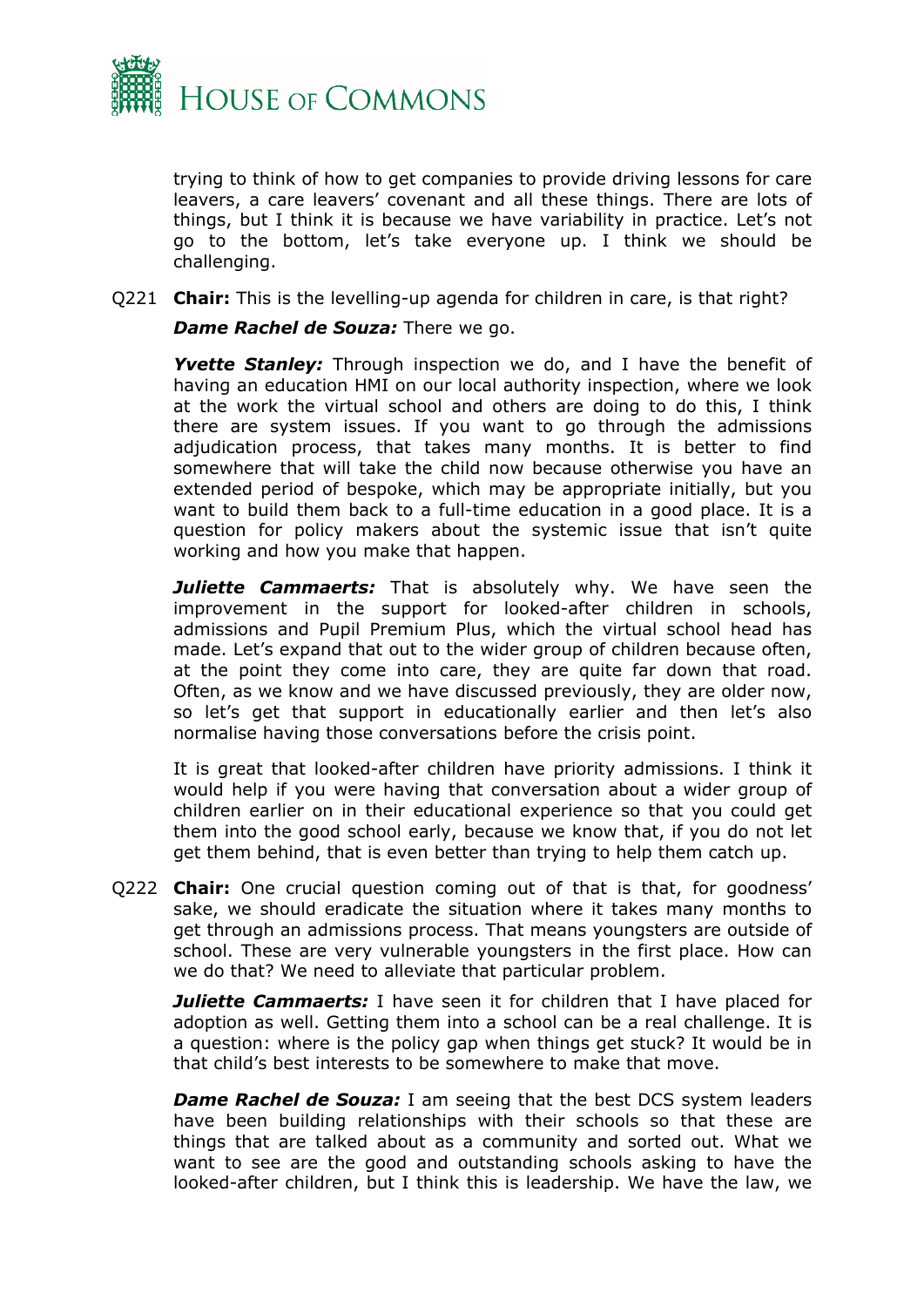

have whatever, but I think there is a leadership issue here. I see it in the best places and I would hope you would all be demanding this is everywhere.

Q223 **Brendan Clarke-Smith:** Good morning, everybody. I want to focus on data on education outcomes. Rachel, I think you mentioned this a little bit earlier. Particularly throughout this inquiry we have been hearing about a lack of data on the education in our children's homes. What else do you think the DfE should be publishing on this?

*Dame Rachel de Souza:* Basically, we need the data that would show that every child is successful—we would look for that for any child whether that is attendance, which is a proxy for so much in terms of engagement. I want to see attendance; I want to see progress in terms of academic progress and I want to see the academic data. When we are looking at whether we have been successful, in making judgments about whether we have been successful, I would like those things to be seen. That should be fairly straightforward.

It is interesting—this is my real point—that when I went to look at how children in children's homes did last year, I knew that I could find the 2018-19 data on the website, but it is the 2020 data. Obviously, as Children's Commission I can seek it, so I went to the DfE and I asked them for the 2020 data. I have it here. I have it cut only by LAC, not by children now. One thing I would like to see, and I am talking to the Secretary of State for Education about this because I am on his attendance group and I am pushing hard for this, is live data.

We need to see the attendance data now; we need to be able to look. I don't see why we can't It is only a limit of our current information management systems that we cannot look and see who is in school now. At the moment, we can see the percentage of kids who were not in school. We do not know if they are the same ones as yesterday or today, so I want to see our data systems upgraded and just those basic things would give us a help.

I also want to see data when it comes to children in care—and Juliette will have a lot to say about this—particularly around stability. I am seeing children's homes judged as good and outstanding when there is huge movement of children. That might well be the right thing, but I want to see that data because, underpinning it, children are telling me they want stable relationships and they want a stable home. I think there is too much movement in the system. I would like to look at that stability question and see data on that.

Q224 **Chair:** There is a big question there, Rachel, in terms of the DfE or whoever collecting the data appropriately in the first place. I am not convinced that that is happening. We need to have centrally held data so that we know that no youngsters are falling through gaps in the system.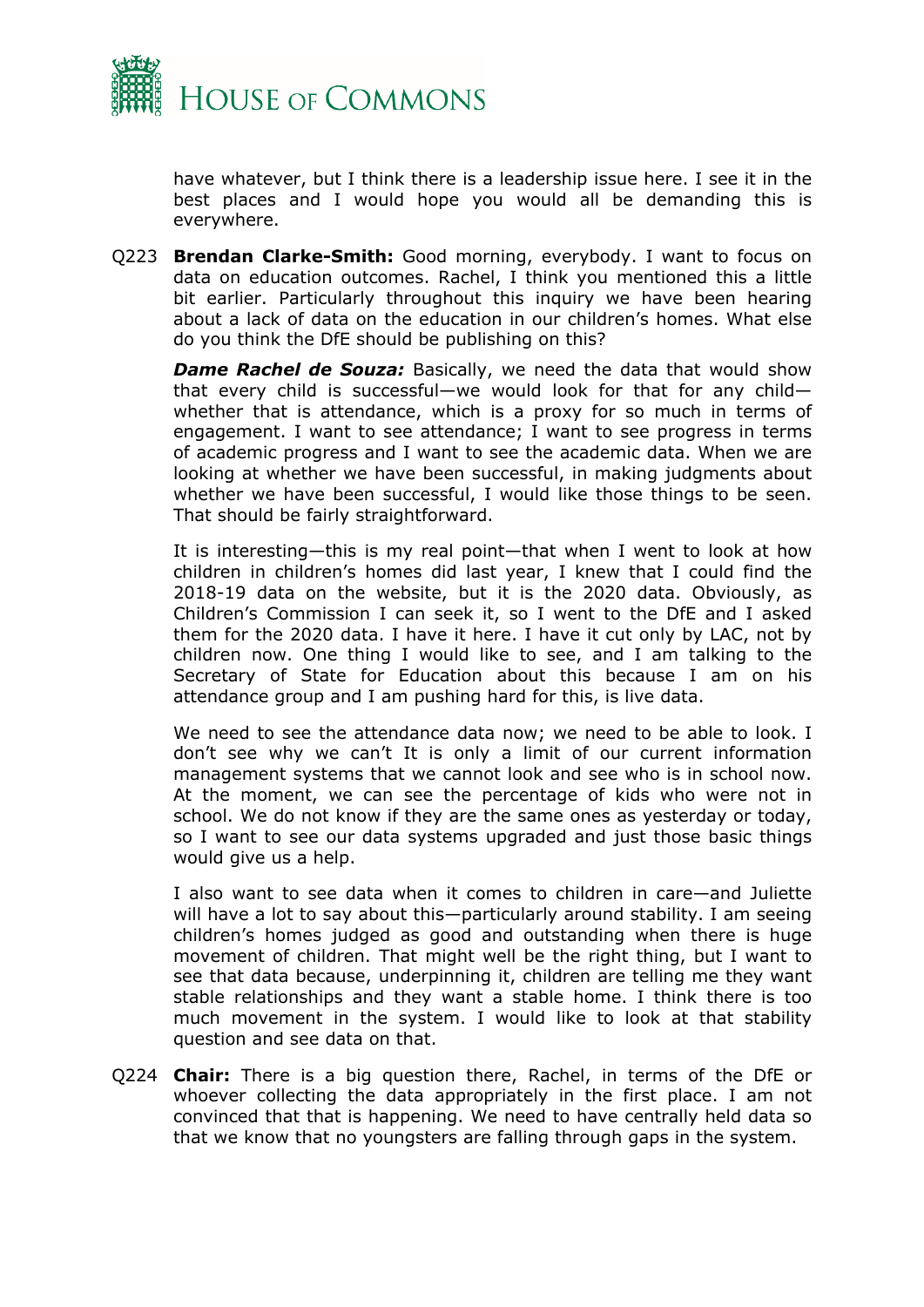

*Juliette Cammaerts:* One of the projects that we are doing at the moment is a deep dive within 10 local authorities. Attendance is a very useful piece of data at a school level: how many children are in school? How many were in school yesterday? Are they the same? What are the barriers to them attending? Drilling down into that. At a local level, just school attendance can hide lots of things.

What we want to know is: how many children are in your local authority? Secondly, how many of them were in school yesterday? How many of them were in school a week ago? How many were not in school at all and how many were awaiting provision? There are lots of reasons why that might be. It might be SEN. It might be waiting for an AP place. How many weren't in any provision at all? Then, how many are you not sure? It is really drilling down. You need different levels of data to answer different questions and is about that richness of data that we are trying to get to.

*Dame Rachel de Souza:* My view is this is possible. I do think it is possible. I think we will need an upgrade on the MIS systems, but we have written to our DCS partners and we are talking to them. They have the statutory duty to hold this data and they have come back and told us that they do not have it. We are working with them on how they can get it accurately.

*Yvette Stanley:* The other challenge is the DfE data sources are better for five to 15 year-olds. There is nothing for pre-schoolers, where we might be worried and might be able to pick up some early trends. The post-16 world is very vague and many of our looked-after children and care leavers are in FE colleges. We cannot collect that data. There is no destinations data on children leaving care. The data capture system has not been designed to get the coverage of the vulnerable cohorts that we would like to see.

Q225 **Chair:** Am I not right in saying, Yvette, that a lot of this data used to exist? We used to collect this data; I am convinced that we did. It was probably about—

*Dame Rachel de Souza:* At school level, that is what we are doing. We are looking and we are talking to the DfE about doing this because I have data-gathering power. I can call for any data. We are working at school level, at local authority level and then at national level. My ambition is to find the children who have not come back to school, find the most vulnerable children and find the lost children. I am determined to do it, not just point out the problem.

**Chair:** There was a system—and I know it was still at the pilot phase which was called ContactPoint, because my local authority was one of the local authorities that were involved in that pilot. It was done away with. That was meant to eradicate all of these problems. It was done away with in 2010, I think.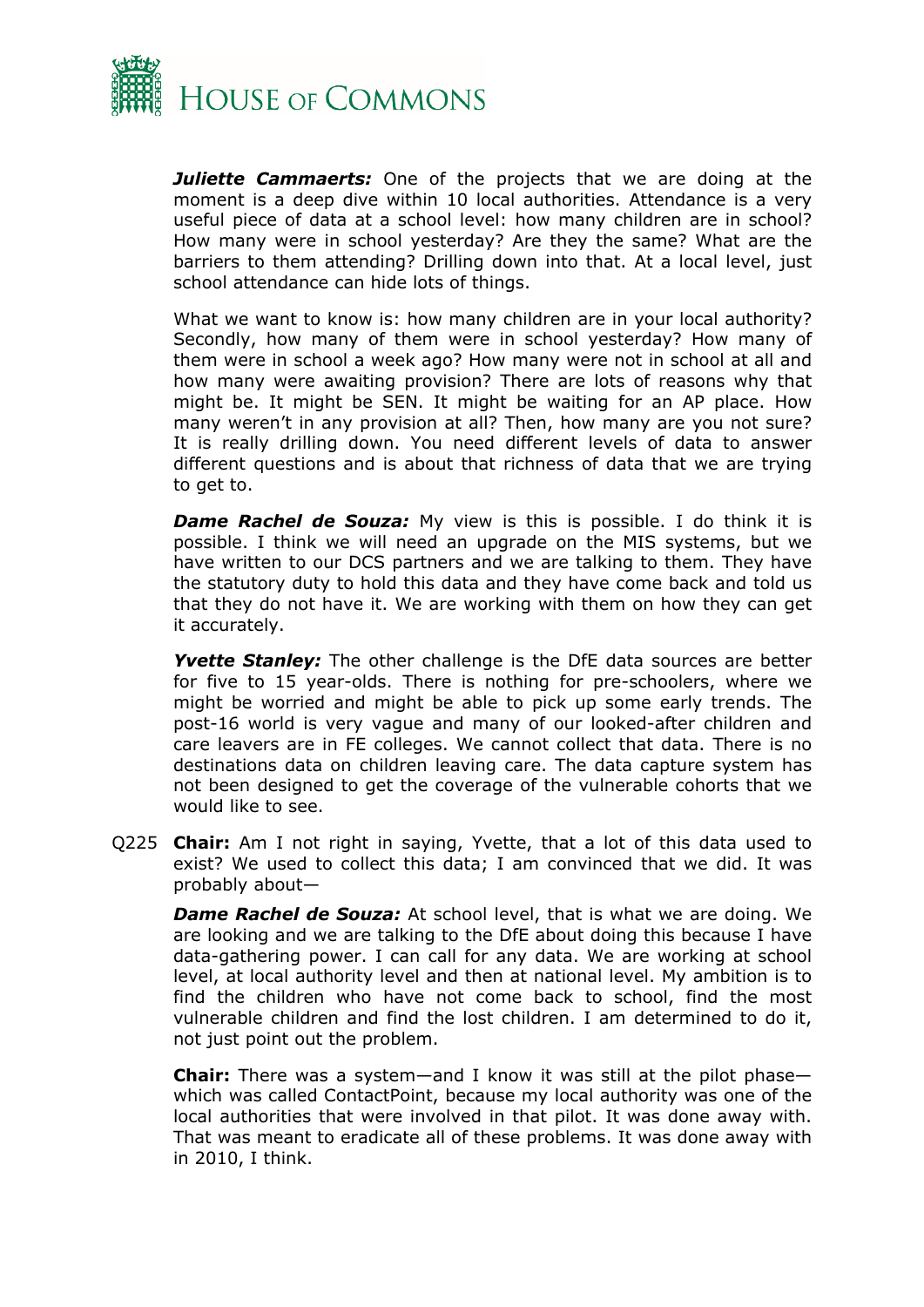

**Yvette Stanley:** Just so we do not forget the children in the private sector as well. We do not have access to that.

Q226 **Brendan Clarke-Smith:** Finally, one of the many things that you mentioned, exclusions was something that I was thinking of. Is there data available on that? Obviously, I am thinking children in care are far more likely to be excluded from school at various points. You would go for that assumption?

**Dame Rachel de Souza:** That is not the case. It is not the case, is it? I just have the 2020 data anyway. Temps, yes, perms, no, because any head is going to do absolutely everything in their power to ensure that that does not happen, but we do have the data.

Q227 **Chair:** It seems to me though, Rachel and Yvette, that there are significant gaps in the sort of data that should be collected to make sure that no children are falling through gaps in the system and, therefore, we do need it. I would love to see some definitive recommendations coming from your own Department.

*Dame Rachel de Souza:* We will be reporting on our work on this by the end of February.

*Juliette Cammaerts:* Just on exclusions specifically, one of the suggestions that we have put forward on the basis of what children have said is that let's not create gaps, so if an exclusion is needed—and there may be times when that is the right sanction—let's make sure that they are in AP from day one, so you are not excluding at home, where you know home is a risk factor. Let's make sure that you are in some provision. It might be an in-school unit, it might be a local AP, it might be AP that is allied to the MAT. Let's make sure there is not a time where the child has been sent home from school but isn't in any provision when we know home is a risk factor within their lives.

Yvette Stanley: Just to be very cheeky, Chair, that AP provision should be registered and regulated with Ofsted. People should not be using strange new provisions that do not meet standards for these children.

**Chair:** I think we have uncovered there that there are significant gaps in the datasets, which we need in order to make sure that this works properly. Thank you very much. Kate, please.

Q228 **Kate Osborne:** Thank you, Chair. Good morning, everybody. I want to touch again on funding and pick up on the issue that no funding is provided for looked-after post-16 students and ask you: how significant an issue that is in terms of Pupil Premium education funding in the care system?

*Dame Rachel de Souza:* There has been a pilot on Pupil Premium Plus for post-16 care, looked-after children, and I think it has gone very well. I would recommend that that becomes permanent and we will be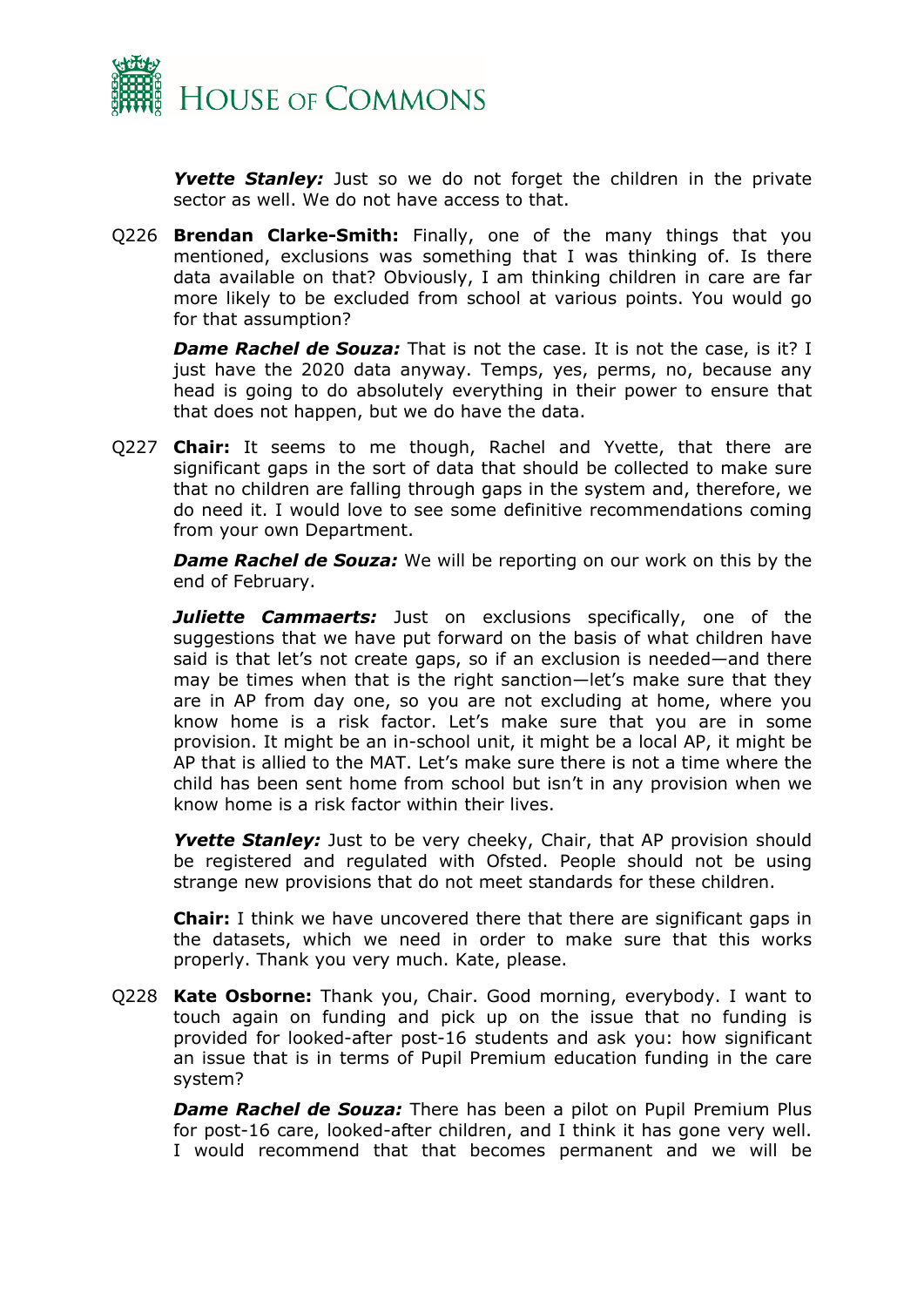

recommending that to the Department. I do not know if you want to add anything.

*Juliette Cammaerts:* When you speak to children, they do not see their lives with binary birthday cut-offs, so something does not change when they turn 16, something does not change when they turn 18. If you think how we parent our own children, support does not cease at any given point; we just carry on supporting them. I think that is what we are trying to get to, a system where children and young people feel like there isn't a cliff edge and we remove the cliff edges from the system. We have spoken to DCSs who are doing this very well, where they are like, "This is our cohort forever. Of course, we want to support these children because we want to help them get a job and then when they have their own children. We want to make sure that they feel supported in knowing how to parent. That support is there forever because that is what we want for our own children".

It is coming back to that core principle of what we would want for our children and removing those cliff edges. You need to be in education until you are 18. Support should flow until the point at which they decide to leave education and then get a job and we should help that transition too. We should not have points where children are left without any support because of a kind of on/off switch. What we want is a more flexible agile system of care around them that does not just switch off.

*Dame Rachel de Souza:* We have seen some superb examples of it, like Walsall, who make sure their care leavers who are at university have somewhere to stay when they come home for the holidays. We have seen support for PhDs. I have some DCSs talk to me about corporate grandparenting. That is the attitude we should have here.

Q229 **Miriam Cates:** Moving on to children who move frequently between homes, I think the stat that we have here is that there are 8,000 children who had two or more placement moves last year, so they were in three separate homes in one 12-month period. It seems that often they can be out of education for weeks or months. I think from what you have previously said that is partly to do with the fact that there are so few places, so they get placed first and then the education gets worried about later. What are your reflections on why that is and what changes are needed?

As a follow-up to that, all the data we do seem to have comes from the school census, so there are gaps for children who are already falling through the gaps. To your point earlier, what more data do we need to help stop that happening and that we have information about all the children in the system? I will start with you, Rachel.

*Dame Rachel de Souza:* Everything I have said about when we are planning placements and planning for children coming into care, is that we should be looking at their education as part of that planning process right there at the start and everyone working together with the virtual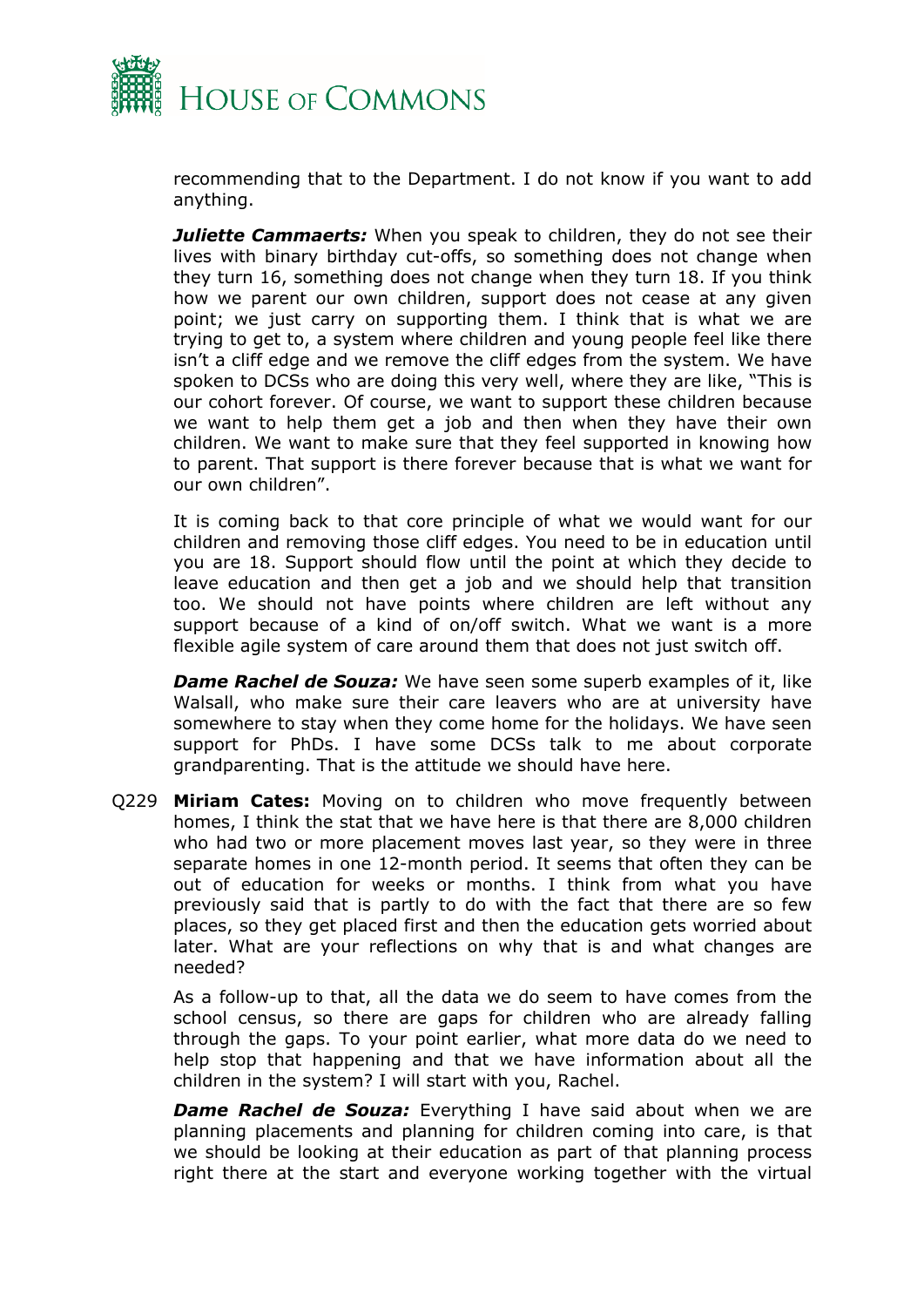

head involved. There might be very good reasons for movement and there are also sufficiency reasons for movement, which are unfortunate, but at the very least that should be done. The professionals should be together planning the education provision.

I hear it too much, where I have young people contacting us talking about having only a couple of hours of tutoring a week when they have great ambitions for their future. I think we absolutely can do this. It is very practical things about the planning stage.

*Juliette Cammaerts:* We talk a lot about placement stability. We discussed earlier in the session how school stability is another very important thing. We cannot underestimate the stress on a child who has moved house three times and then has to move school three times. That is quite difficult. How can we coalesce around that child to help them in that transition into a new school? Do they need additional bits of support educationally to help them catch up? Obviously, they might come in at a different point in the curriculum or whatever is being taught. How do we think about this as if you were the child? What do you need to make that transition easier?

Otherwise, you risk getting to a point where you start at a new school and that in itself feels very difficult and adds to it. You sort of disengage quite quickly or you do not settle in, you do not fit in, and then you think, "I cannot attend," and it does not help with your mental health. How do we provide a package of support, as well as the school place, to help them settle in, to help them access that education in a meaningful way and to help them catch up? Without that additional support, a good school place might not be enough to help them re-engage.

*Yvette Stanley:* There are some observations from our inspections. We inspect children's homes and, as I said earlier, we have the opportunity of discussing every child and looking at their journey. Then, in the local authority inspection, we would ask in advance of turning up for data about placement breakdown and those with a large number of placements. From that latter bit I can disaggregate.

If a child comes in in crisis, uses police protection, they are with an emergency foster carer. That is one. They are then placed with a foster carer for assessment. That is two. They go home. That is three. There will be an element of those. What we absolutely need to land is those children with multiple placements, who tend to be teenagers, and what is happening there is that there is no matching. They are not arriving in a placement that is meeting their basic Maslow needs and that is often around mental health and wellbeing.

We are seeing a smallish—but too big—number of children who have multiple breakdowns, disruptions in placement, because of the sufficiency issue and the inability to choose and match the right placement, to take the thing that is available. We must tackle both those issues. We must be ambitious to make sure they have the minimum number of placements,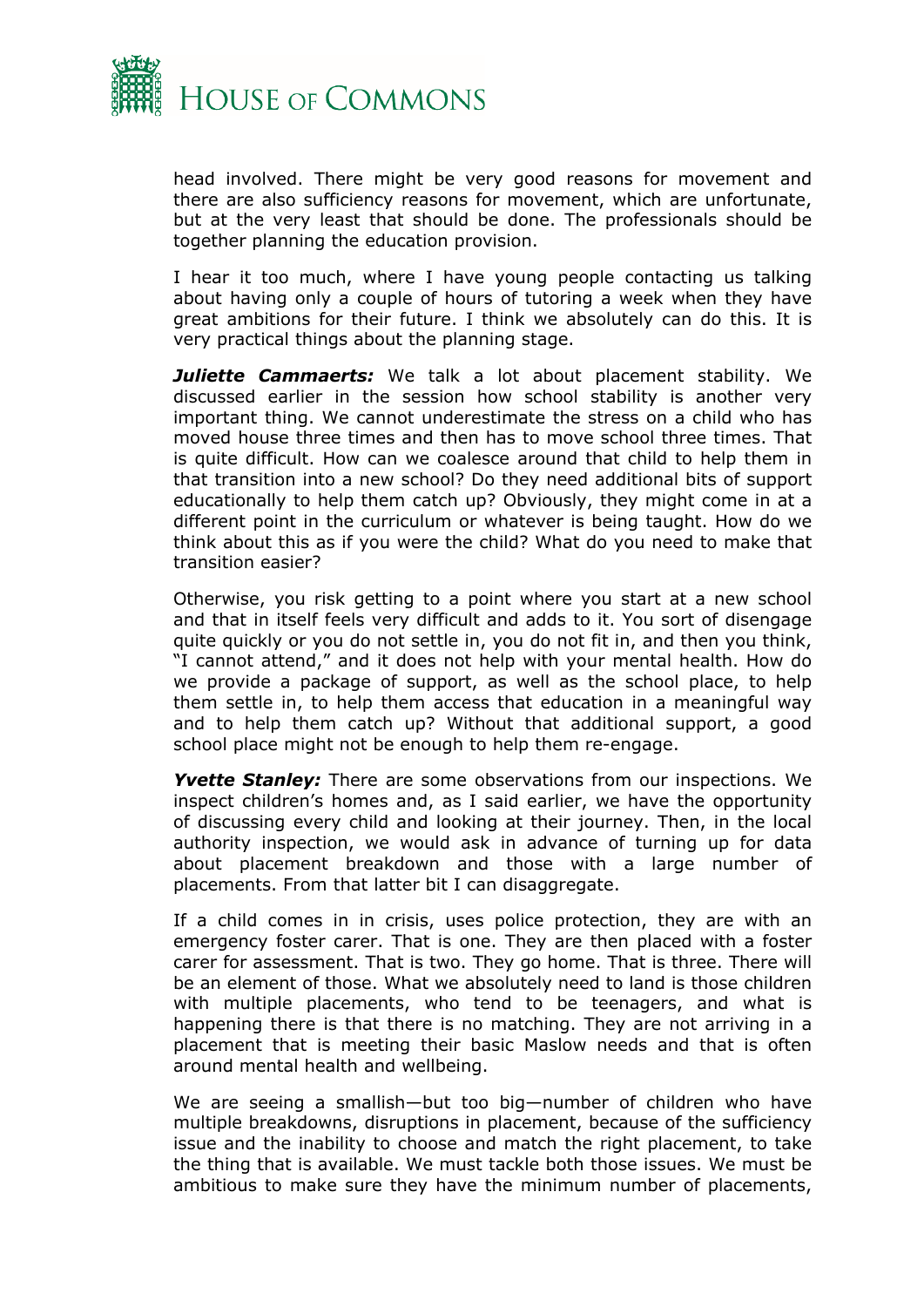

and we look at that on inspection, but we also must tackle the provision map, which is not there to meet these children's needs.

*Juliette Cammaerts:* The last thing to add is there is something important here, which is about speaking to the children and young people themselves, "How do you feel about all these changes? What support do you think you might need? What is stopping you from going to school?" Actually, involving them in those decisions, talking to them and making them feel listened to. Children often say to us that where services work well they feel like they have been heard and feel like what they have said has been acted on. That is not just a thing you would expect the Children's Commissioner to say, but talking to them. These are often 15 year-old or 16 year-old children, who have a voice, so let us ask and let us listen and let us act.

*Dame Rachel de Souza:* To come in behind that with a hard recommendation: the Wood Review on safeguarding, one of its recommendations was that the Office of the Children's Commissioner would look at an outcomes' framework for the safeguarding panels. What we are thinking about with all those safeguarding partners is: what should we be measuring to base that outcomes framework on? We have picked up some things today around stability, around achievement in school, but also around a child's next steps and Yvette picked up about destinations. That is a piece of work my office is doing and we will be very happy to report back and share on that. We need to be able to measure it, because if we do not we cannot pick up these issues around variability and have the challenge that we need.

Q230 **Kim Johnson:** You mentioned sufficiency, Yvette. Does that also relate to the high numbers of agency staff and whether that impacts on the ability to develop school placements in a timely fashion? If so, what needs to happen to rectify that issue?

**Yvette Stanley:** If we are thinking about stability of the social work workforce in local authorities, obviously, if you are moving around local authorities you do not get to know your school's developed relationships, so it cannot help. The relationships with health are so important.

The other thing that we would flag is the challenges of the adult care system are well-rehearsed and on Radio 4 every morning. The children's one is much in the background. For years I have been saying that 20% of children's homes managers are vacant at any point in time. We are seeing now high use of agency, and we do not want to close a children's home because they have high agency. It is going to disrupt children, so we must make "judgment of Solomon" decisions in the regulatory space.

Until we have a proper workforce strategy for the children's workforce that does not just cover social workers but covers that whole breadth of provision, and we are paying and training people to take up those posts and stay in them and they can see career progression, then that workforce instability is feeding into the children's instability.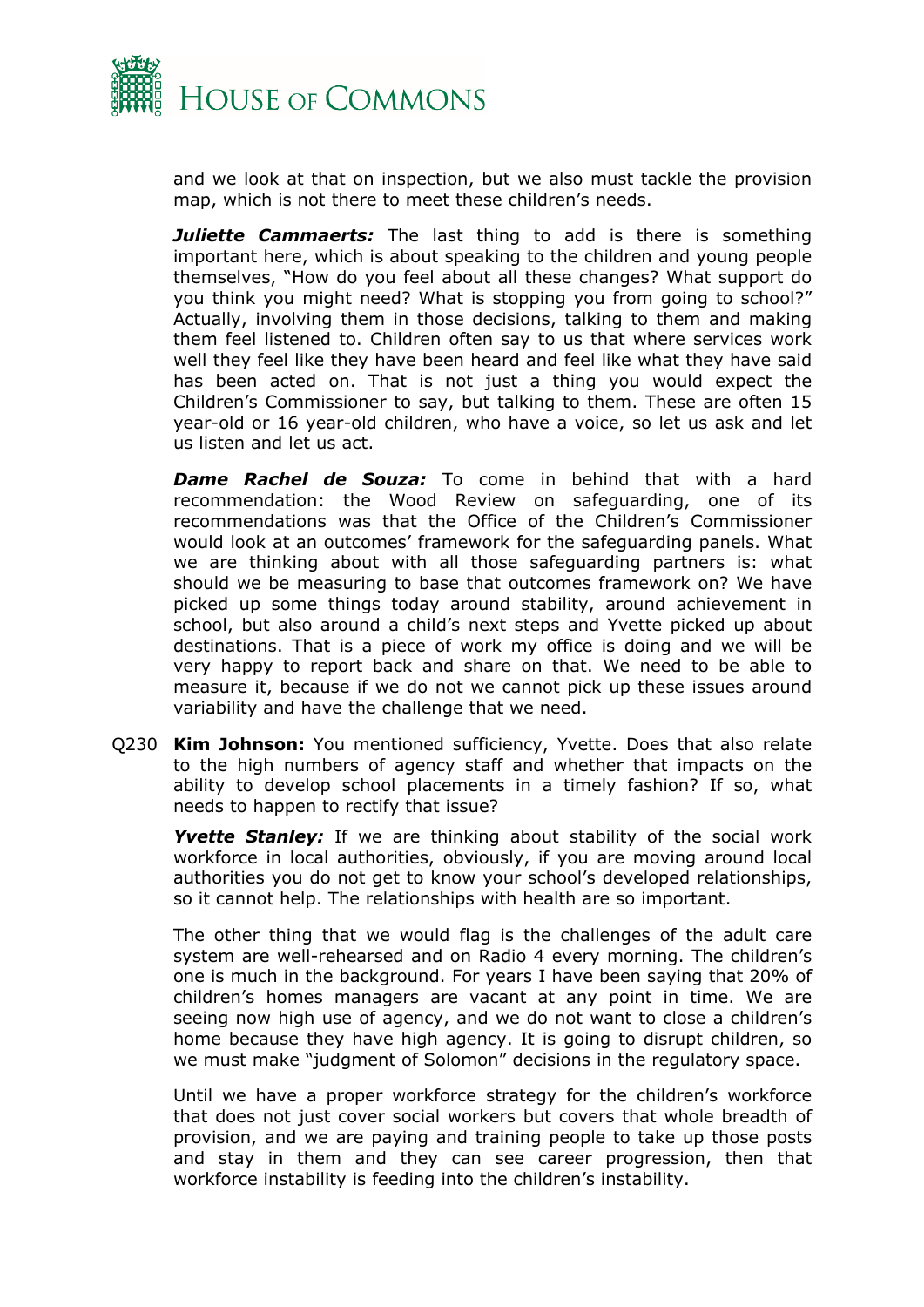

*Dame Rachel de Souza:* In terms of workforce strategy, I am raising that challenge both at SEND review level, at White Paper level and to the Care Review. Two things. Where I have seen strong corporate parenting and strong LAs who are doing really well—who Yvette goes in and judges as good and outstanding because they have the vision and are doing it you often see greater stability. That is one of the answers to the funding question. That you are not spending huge amounts. Some of the best places I have seen have stable, long-term workforces.

The second thing—and my esteemed colleague might disagree with me is that if a child is away from home and in a placement in a different county, I want to hold that DCS, that corporate parent, responsible. I want to inspect them, not just the children's home. I want them to be responsible for what is happening, and the education of that child and their outcomes and success. I feel strongly about that.

*Yvette Stanley:* We do that through our ILACS inspection and we constantly triangulate, so if my team are inspecting children's homes and we are seeing poor pathway planning for specific children we will then take that information into our local authority inspection. It will be a line of enquiry at local authority level.

Sorry to bang on about sufficiency, but the further a child is away the weaker your relationships, the chances are that the school that would take Wigan's child because they know Wigan is not quite so keen in taking, in my case, Merton's child. It must be that you are taking everybody's looked-after children who are living locally, not just the local relationship. There is that complexity.

Q231 **Chair:** You also cannot rely on a workforce strategy coming from individual local authorities, because all that happens is a local authority that gets a good workforce strategy, has the planning, has the training and process, has that stability, will then become subject to poaching from surrounding local authorities. Therefore, it must be done on a much more strategic basis, surely?

**Yvette Stanley:** Just so that I am not quoted as being awful about agency staff, we see some good agency staff who stay for years. Why do they stay on an agency contract? That is a question, but they do stay for years on an agency contract. We can also see places that have a hugely stable workforce who do not have a clear practice model, who are not up to date with the training and the current practice. Neither end of that continuum is ideal, but we do see places that have a clear workforce strategy. This sufficiency is one where no local authority or provider of children's homes can do this on their own. It needs to be a combined effort with a joined-up workforce strategy that tackles issues, such as pay, qualifications, progression and ongoing professional development.

Q232 **Miriam Cates:** This is a question for Yvette. We have been reading about the Staying Close initiative, which I think has been piloted in four areas. The idea is to keep children leaving children's homes when they turn 18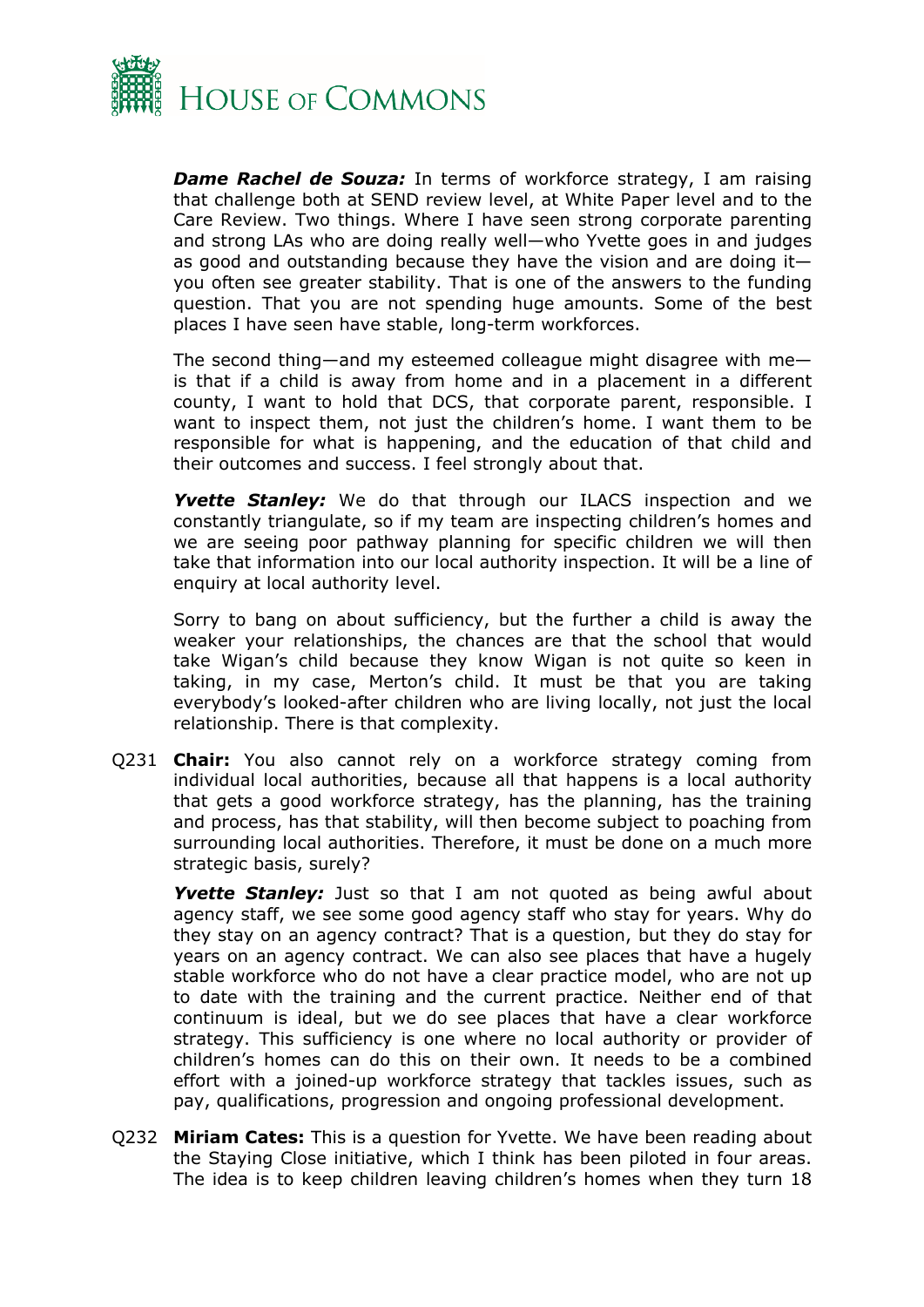

connected to the support they have had to minimise homelessness, joblessness and those kinds of things. Ofsted's submission to the Committee is saying that it is an underdeveloped initiative. How do you think it can be developed better and what kind of positive improvements should we be seeing from any national rollout?

**Yvette Stanley:** We do point-in-time surveys and we talk to young people on all of our types of inspections. There is a lack of certainty as a young adult, so children at 14, 15, 16 are getting worried, and we are seeing them getting worried about what is going to happen to them at 17 or 18. If we can provide certainty and continuity it is absolutely great, but it does come at a cost. It is not always appropriate to have an older adult in with younger children in that children's home, so we need to think about what is best for that child and the other children. It does come with a financial tag as well, so if it is going to be rolled out people will have to think about how it is going to be funded and supported.

Sorry to be boring, but if you are keeping children in those homes that is a place that a younger child cannot take. All of these good policies—the ones I mentioned in mental health and youth justice and staying put and Staying Close—mean you must have even more foster carers and children's homes on the basis that we have a large care population and we are going to keep children in that provision for two more years.

Q233 **Miriam Cates:** What might be a more practical or affordable alternative? As I think Juliette has said, in the course of normal parenting you do not suddenly cut your child off. The kind of support you provide just changes naturally over time as your child becomes more independent, so what alternative could you foresee that is practical for children who are leaving care homes at 18 and do not have any other support in the community?

*Yvette Stanley:* It is desperately sad that children have been in our care for any length of time and they have no support in the community. It is our role—it is all of the sector's role—to make sure that there are established relationships that endure and that is often with their birth family. They may not be safe to live full-time with their birth family, but there might be a bridging relationship that you can continue.

We are keen to become the regulator for supported lodgings. It is a hugely diverse sector, from things that would look and feel like a care home if you lived there and that provide intensive support to houses with multiple occupancy run by landlords that are awful. We have seen horrendous stories about those young people. Perhaps through that we can develop provision that has outreach, so there is more support, something that is a bridge back to the children's home.

As a DCS and in this role, I have certainly visited supported lodgings providers who provide absolutely that wraparound care for 24 year-olds who have been in their supported lodgings. It is cheaper, but it does cost. Therefore, we do have to think about developing a continuum of offer into 24 year-olds, 25 year-olds, for some. My 28 year-old has had to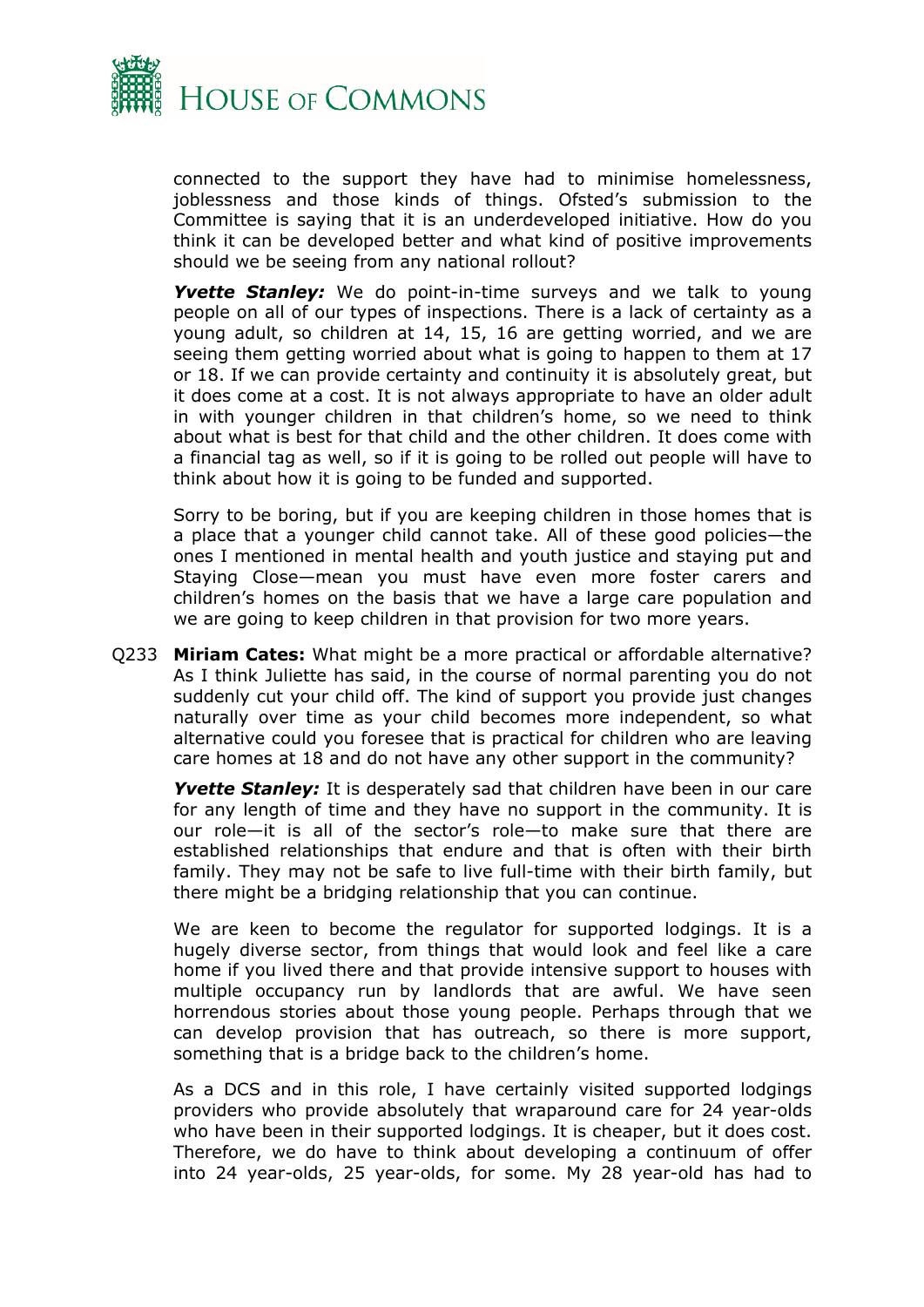

come home for a sub during Covid, due to being furloughed. What do we do for the 24 year-old, 25 year-old in care?

**Chair:** It does not finish at 28, I can tell you.

*Yvette Stanley:* Oh dear.

**Dame Rachel de Souza:** I certainly support everything Yvette said. I would like to add one more. We have been working closely with the Care Leaver Covenant and with a range of care leavers' groups and talking to care leavers about what they want. One of the things we could do something around nationally is around employment. How do you pay for your rent, look after yourself and so on? What young people, care leavers, are telling us is that they want a great job and any help to get that.

We are seeing some good schemes. Civil Service has a great internship scheme and we are seeing lots of good practice across local authorities. I think we should be looking at that practical help. Things like jobs and helping with that overtly. Things like driving lessonthat comes up a huge amount of times. I know the Care Leaver Covenant is talking to different driving schools to see what can be done there. Help with energy bills. These are very practical things that could make a substantial difference and help on that pathway to independence. That is on top of the things that Yvette mentioned.

Q234 **Chair:** Before I bring Kate in, we have talked about the Staying Close initiative. Do you think that should now have central government support, as an exemplar of good practice?

*Yvette Stanley:* If you want a step change, often you must set an expectation. You must resource it—at least initially—and then you must cajole and persuade everybody. It is quite hard for local authorities with the pressures that they have on the acute end to pump-prime new initiatives. In all honesty, I do think that thought must be given to how you nurture some of these good initiatives and then set that expectation and hold people to account for delivering it.

Q235 **Kate Osborne:** We have touched on relationships for care leavers and, Rachel, you just touched on a couple of things, but getting on for nearly half of care leavers aged 19 to 21 are not in education, employment or training, compared to around 12% of other young people. What should be done to drastically improve outcomes for care leavers? I know you said some of the practical stuff around them wanting good jobs, maybe things like driving lessons, but what can we do before they are at that point?

*Dame Rachel de Souza:* All the things we have talked about, about ensuring a plan for three years, a plan for six years, when you are going into care and talking to the child and understanding what it is they want and trying to achieve that. It goes back to what Apsana and I were talking about, around corporate parenting. We need to demand so much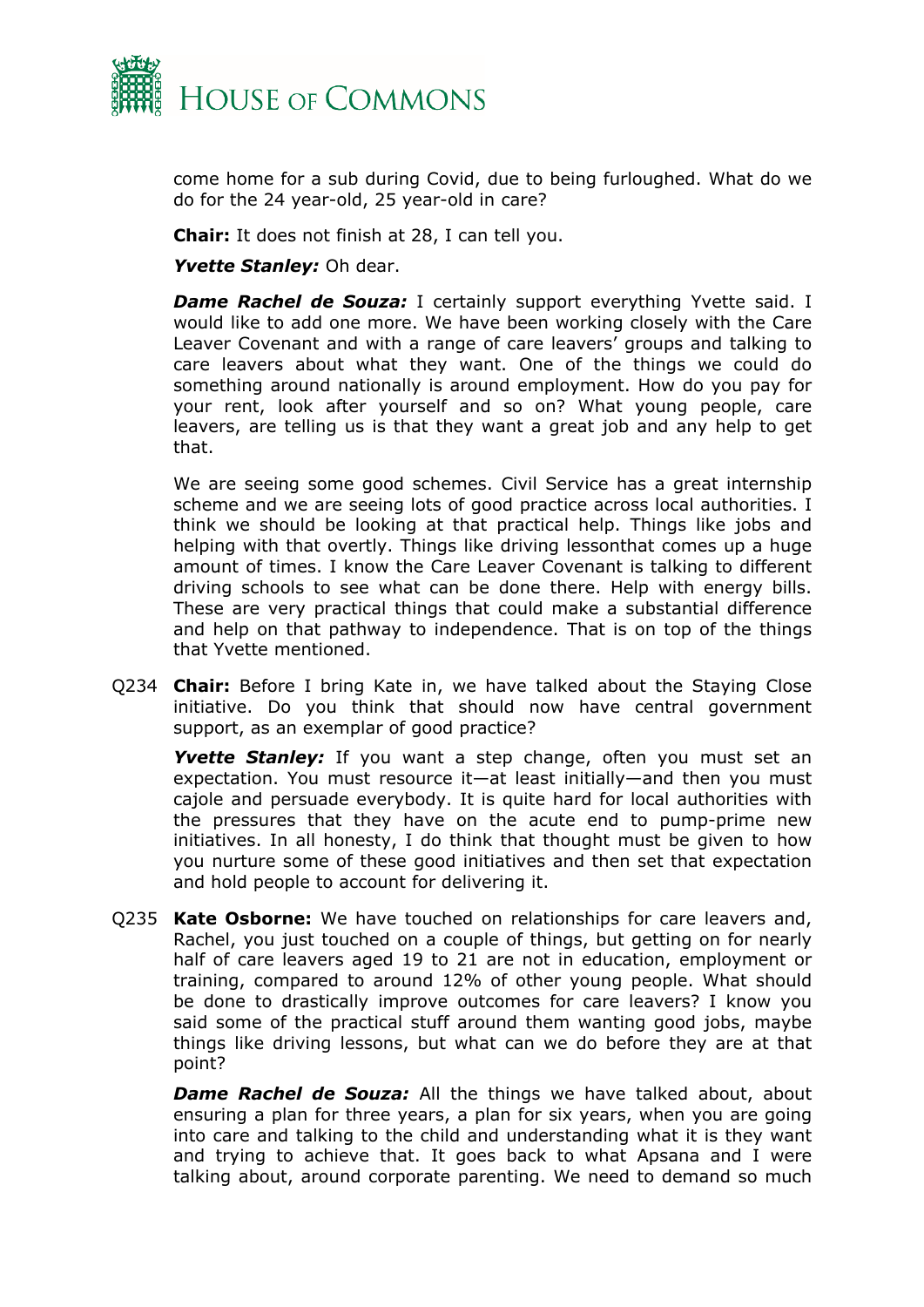

more from corporate parenting, so that it is absolutely a natural thing that we would be thinking about: where can we assist to get this young person a job? How can we ensure that they are in education? It is down to that.

We have 100,000 children in care, a certain amount of care leavers every year. We can do this. It is about Government and local authorities taking the corporate parenting role seriously and doing it. We are seeing it done, so my challenge is that leadership challenge.

*Juliette Cammaerts:* When you speak to care leavers, which we do, day in, day out, the biggest thing that comes through is that the best early help for care leavers is when they are in care. There is not a distinction between the support you give children when they are in education and then young people when they leave care. The best thing you can do, the strategies for avoiding children and young people becoming NEET, are often similar for children in care or care leavers as for other children. It is about having practical support in terms of: when you are going to interviews one of the things that the Care Leavers Internship Scheme does well is how you do an interview, what you should wear, where you buy your lunch, those types of things. If you do not have an adult in your life necessarily you feel alienated from that.

Providing that support so that children can access education and are engaged in it. There are a proportion that do go on to HE and we should remove as many barriers as we can for those who want to go to HE. We have covered some of that: accommodation in the holidays, how you navigate the different systems, those are the practical things. Who is the adult who is helping you with that? Again, it comes back to support parenting. If not, how do we help avoid the problem rather than also just solving it when it happens? Making sure that children have an idea of what they want to do.

Aspiration is not the blocker. If you speak to them they want jobs, they want to have families that they can love. They want to have all of the things that everyone else has. Children in care are not an amorphous group. They want to be treated just like any other child, so we should use the same strategies.

Q236 **Chair:** Juliette, I have a funny feeling that, while there are 41% of care leavers 19 to 21 who are NEET, it is not an even picture across the board, local authority by local authority. I am sure it is not brilliant anywhere.

*Yvette Stanley:* It is varied, and we would look at that in our inspection. I think within that group you will see some children with mental ill health. You will see some who are pregnant, or with children, and you will see some who have been in the criminal justice system. It needs even more intense support for those. I am not suggesting that because they are in those situations we accept it; I am saying the solutions will be much more complex.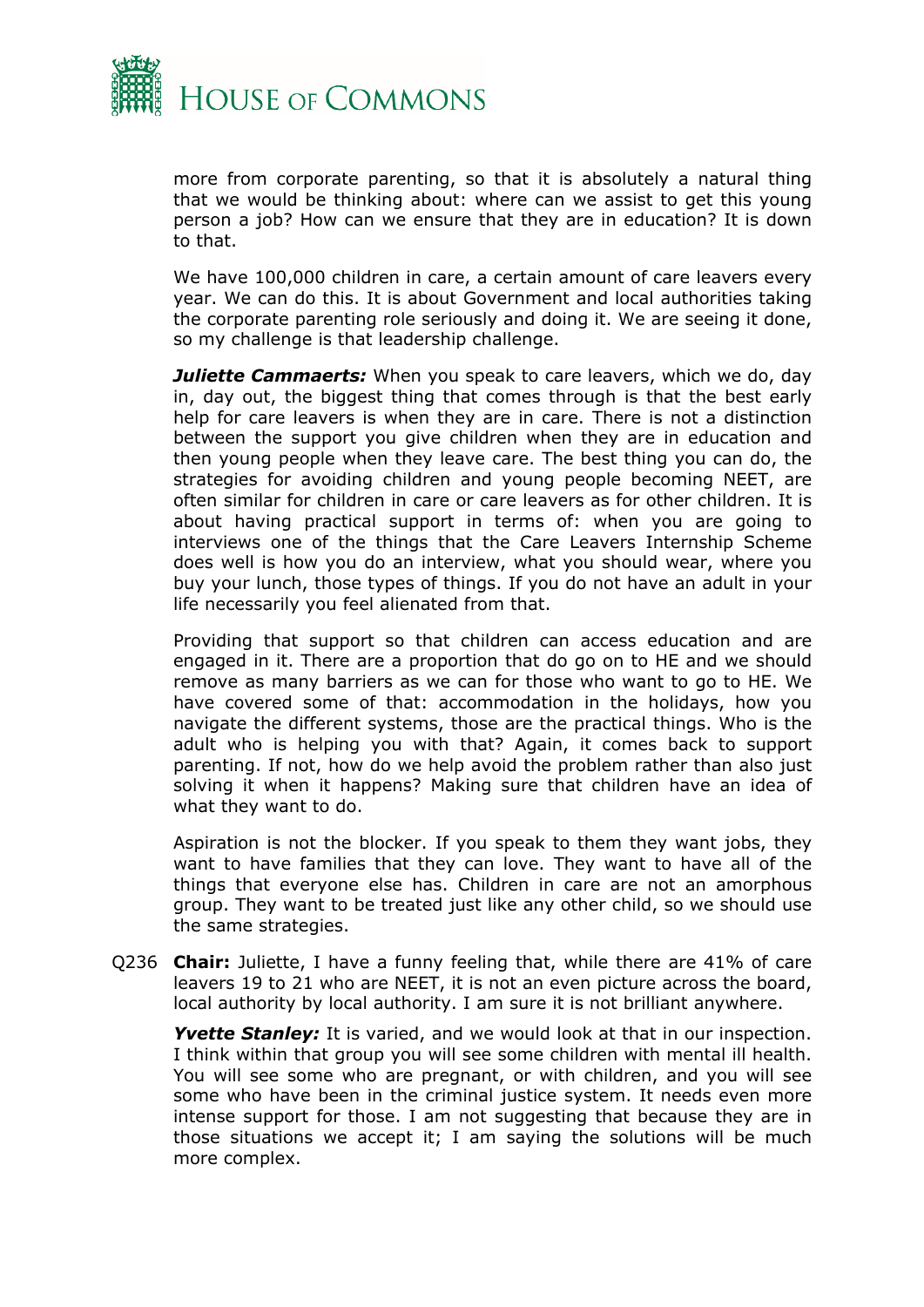

Where things are better, the relationships with the personal advisers that they have are strong. They are the people who navigate those other corporate parents who may also not be doing as much as we would like.

I would like to go back to housing. For any of us who have children in private rented housing that is hugely difficult. What happens when your landlord evicts you and you need another deposit? Who do they go to for that? There is financial support at key points.

My children in care always said to me, "I am ready to be independent," and then six months into independence they would say, "I would quite like to be back now," What is the age? It is sad that we think that it is a good thing that children at university have somewhere to come home for or to go to. That is such a lonely position. It is great, because it is better than we had but who is holding them safe? Who are the relationships and the people who are holding them safe?

I would like to add in the complexity. Now our local authorities are rarely the providers of local housing. It is not easy to be a corporate parent in the way that it was when I started my career and I could get 50 allocations from my registered social landlord every year. It is tough to get that.

Q237 **Chair:** The numbers of NEETs are going up. I think a couple of years ago it was 39%. Now it is 41%. That is the 2021 figure, 41%, but it was 39% in 2020. It is going in the wrong direction.

*Yvette Stanley:* We need to look at the data. Are unaccompanied asylum seekers in there, who cannot work because they do not have leave to work? The issue is that universally we do not know. We need to know, we need to understand the stories of those children, and get the right response.

Q238 **Chair:** Are they even counted, though? That is the thing.

**Yvette Stanley:** Going back again to where we started about the level of need of some of the children who have come in late to the system, Cassandra-like, I think that the children coming out of care in a few years' time will need even more support than those of a few years ago needed. How are we going to rise to that challenge?

Q239 **Kate Osborne:** It goes back to your point earlier where you were saying about the lack of data and information there. I think you have covered this, but, when we look at the transition from residential care to independent living, it can be another one of those cliff edge moments. What measures can be introduced to improve support for the transition?

*Juliette Cammaerts:* It comes back to the point that we have been talking about: what the outcomes we are looking for are. Every professional working with children and young people should be aiming for the same thing. Once they leave care NEET seems like a good focus, because it is such a good proxy for other things.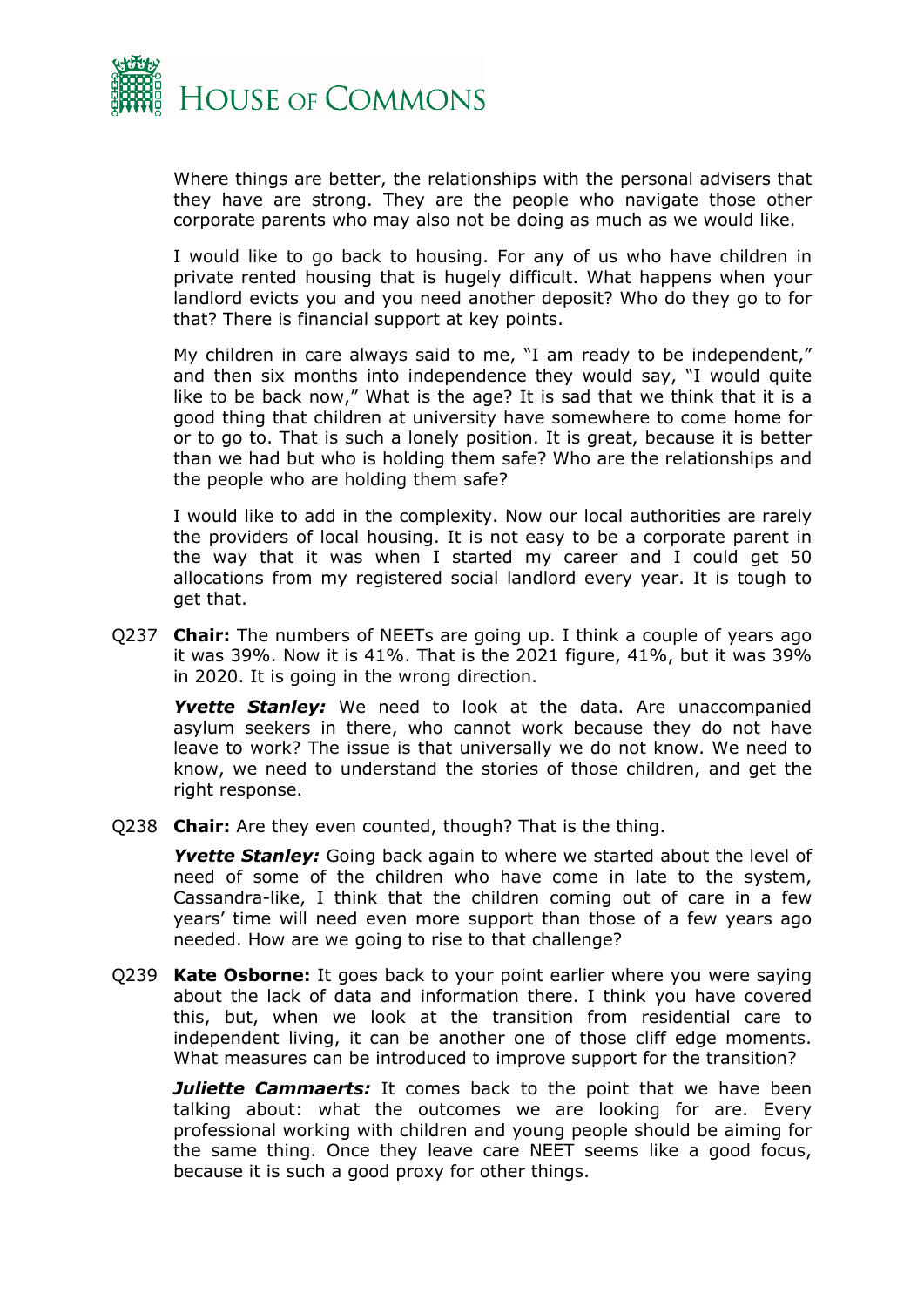

We know that those transitions are particularly bumpy and we are pleased that you will not be able to be in unregulated provision before you are 16. That seems absolutely right. Again, it comes back to what you would want for your own child. We would like that to be until 18, so that we avoid that gap at 16. It feels uncomfortable that there are children who are doing their GCSEs who might have to go through a placement move during that period, when what you need for your education is stability.

It comes back to the placement not driving the education, but sometimes you need the education to drive the placement decision, as in, "This is not a good time for that child to move" and the child will be telling you, "I just want to get to the summer holidays" and then what might happen. Having that dialogue with the child and saying, "Let's talk to you about your placement decision. Let's make sure that the plan is created with you" and that the box is not just ticked that says, "We have spoken to them." It is, "How can we help you manage this transition?"

Again, when you speak to children and young people—and this is a fairly basic tenet but is really important to them—they just want an adult, one person who is their person. That one adult is the person who helps them to navigate those transitions and who is there and who is their constant. It is the stability of relationships as well as placements and the architecture around them. It is: where is the stable relationship? That is the key to navigating those tricky times.

Q240 **Kim Johnson:** What do you think is the role of unregulated care in services? We have talked about sufficiency and whether that is a backward step in terms of delivering care for children.

*Yvette Stanley:* I certainly see that local authorities are not using unregulated care to save money, because Rachel and I have seen some that are hugely expensive—£9,000 a week was one. That absolutely does not surprise me. I have sat in meetings with local authorities where their commissioners are on the phone because they are bidding for a place with the neighbouring borough and the price goes up.

I go back to the huge number of children on deprivation of liberty orders. They are often in bespoke placements with wraparound, particularly mental health, care. It cannot be right that a child whose needs are so great that they are in front of the court of inherent jurisdiction or placed in unregulated settings.

There needs to be some provision planning for the level of complexity and the market needs to be stimulated, whether that is local authorities or other providers who have good and outstanding provision coming forward to take those places.

We have tried to be helpful in our one manager, two or four very small children's homes, so that we can get some bespoke one child placements. There are a number of children out there who for their own safety or the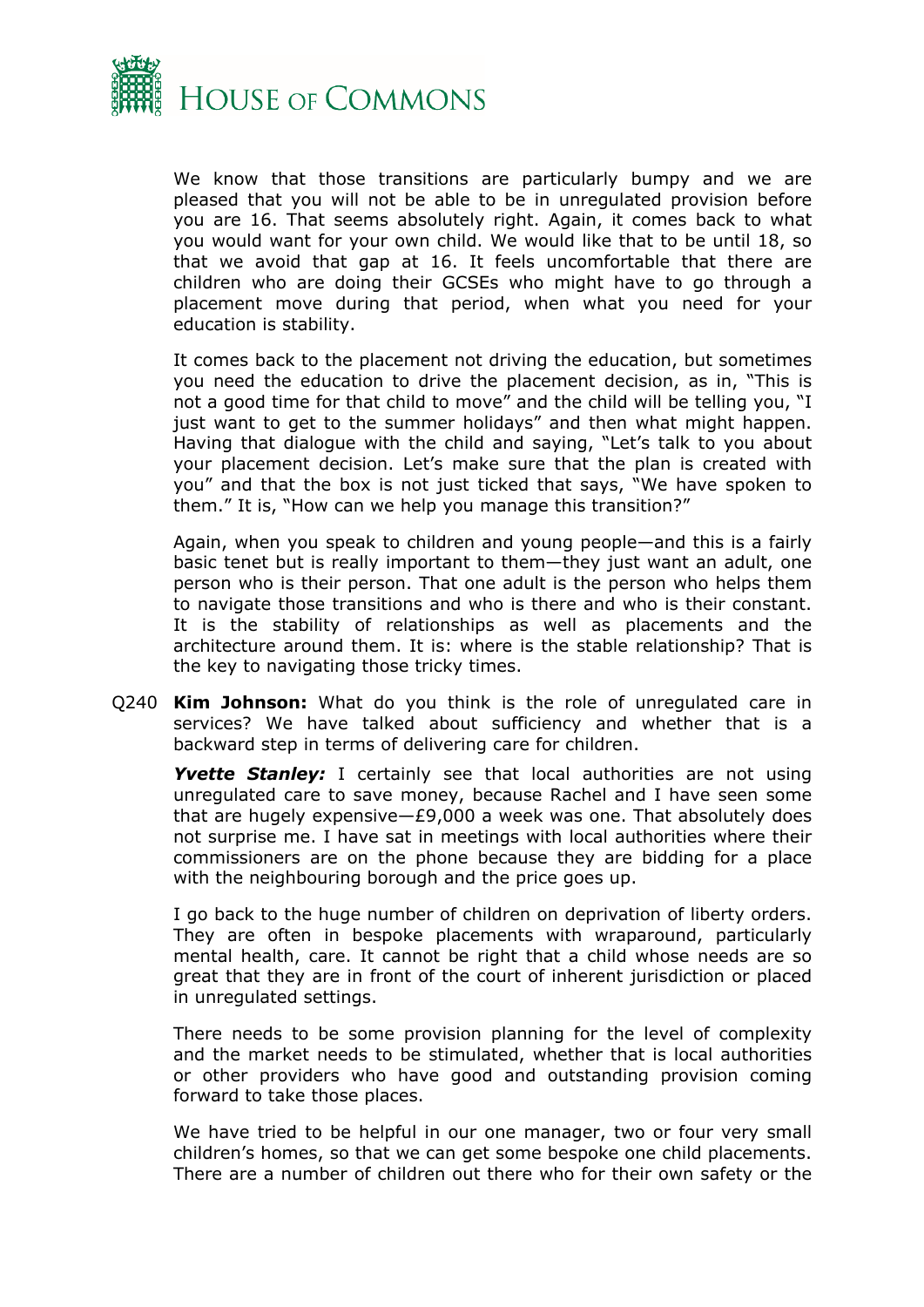

safety of others need to be cared for at least initially alone during the assessment period. The provision map must be developed to meet these emerging needs and, absolutely, through all our inspections, we need to take firm action when people are not giving the oversight to some of this work where they absolutely should.

Q241 **Chair:** As a concept, we are talking about vulnerable young people here and whether they are now past 16 or 18. Do we need local authorities to place youngsters in unregulated provision? That is the crucial question. Unregulated means unregulated.

*Yvette Stanley:* They are not overseen. Absolutely, if we see them placing them in really inappropriate places with untrained staff and so on, absolutely we hold local authorities to account for that. Sadly, what we are seeing is people go to great expense and a lot of effort to create very bespoke placements that are not regulated and then the providers are not willing to register. My question is: are they the right people to provide those sorts of provision?

We do need to tackle this, and for a long time supported lodgings has not been regulated. It is absolutely time to make sure that there is a standard for that sort of provision and that children are supported into that young adulthood.

*Dame Rachel de Souza:* My view on this is that we need to treat children in care as we would treat our own children, championing their interests, providing them with love and support. I was pleased to see making regulation compulsory to 16 as a first step. Minimum standards, okay, a step on the way. I am pleased to see it; it is better than not having it, but I want care to 18 and I want regulation to 18. I know that there are sometimes very particular cases and issues, but we can deal with those. My view is unequivocal on this. No unregulated care. I want regulation to 18.

Q242 **Chair:** Rachel, do you mean their 18th or 19th birthday?

**Dame Rachel de Souza:** Yes. I mean, just in terms of the relationship does not stop there. I understand why we stopped at 16; I am pleased we are going to be looking at minimum standards, but I want to race to the top, not to the bottom. I think there should be no unregulated.

Q243 **Kim Johnson:** Given that there are unregulated, do we have any details about the numbers of unregulated provision nationally?

*Juliette Cammaerts:* Broadly, it comes back to the data point. They are all registered and Yvette might want to say more about this. Children should not be placed in unregistered settings. I was going to make a point on the minimum standards. It is about best practice and what good looks like, rather than what is acceptable. One of the good things about the inspection of children's homes is that they look to children's experiences and they ask children of their experience of being in that setting. We want to see children's voices incorporated into those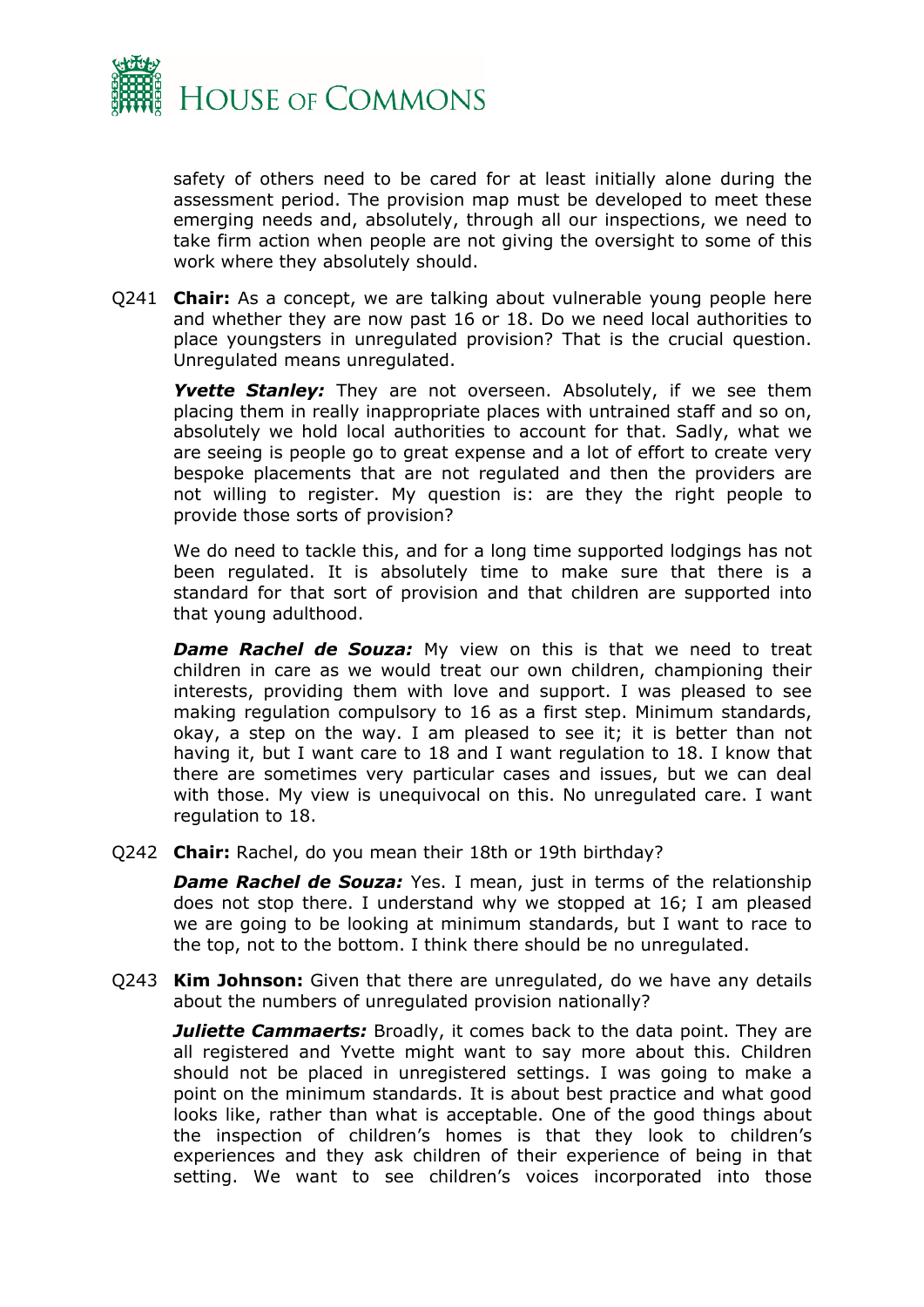

standards. When they are 16, 17, 18 they are still children, really, and we need to speak to them in the same way that we would when we inspect a children's home.

*Dame Rachel de Souza:* To illustrate that, one of the first calls that came into me when I took on the role of Children's Commissioner, was from a 16 year-old girl, Barbara, from the Birmingham area, who had been brought up by her grandmother and who had no contact at all with family. Grannie was very ill and dying. When Grannie died she had conversations she did not really understand. She was taken by a social worker and put in unregulated hostel rooms, not introduced to anybody else in the house. Everybody else in the house was 25, 26, and she was terrified.

This young lady happened to be at a local independent school and was an Oxford candidate and from an underrepresented group, a black girl. Luckily, her school had the wherewithal to come to me and we worked it through with her and she was able to put herself into care and find a foster parent. When there are cases like this, we are getting at least 10 a week, that is why I am so strong on this issue.

Q244 **Chair:** The fundamental point is there will be a lot more that do not come across your desk.

**Dame Rachel de Souza:** Exactly. This is an articulate person who was able to reflect afterwards in a very non-bitter, non-judgmental way, "Please do not let this happen to others."

**Yvette Stanley:** To reassure, we look at all those different types on inspection, but I do not think there is a national database of the children who are in unregulated health. The previous Children's Commissioner looked at it a great deal. There are lots of data sets set in different policy Departments and with local authorities, but there is no national knitting to do the state of the nation for these different groups of children.

Q245 **Kate Osborne:** Is one of the issues around unregulated care the time it takes to become regulated? If I understood it correctly, having spoken to one of my local authorities just last week, they were saying it took nine months in one instance to become regulated.

**Yvette Stanley:** It depends on the starting point. Do they have planning permission? Have they recruited a manager? There are various stages of the process. We can do it very quickly. In fact, we registered about 300 children's homes during Covid, so we are quite nimble and we could do it in a couple of months, but do they have all their ducks in a row?

We see that the biggest barriers are planning permission, getting the facility, getting the work done and recruiting the manager. Often local authorities will say, "This provider says they have been with you for X weeks" and we will say, "We still do not have all the documentation". If there is ever a case you want us to look at we will and we have absolutely leaned our processes. We cannot lean them more, because we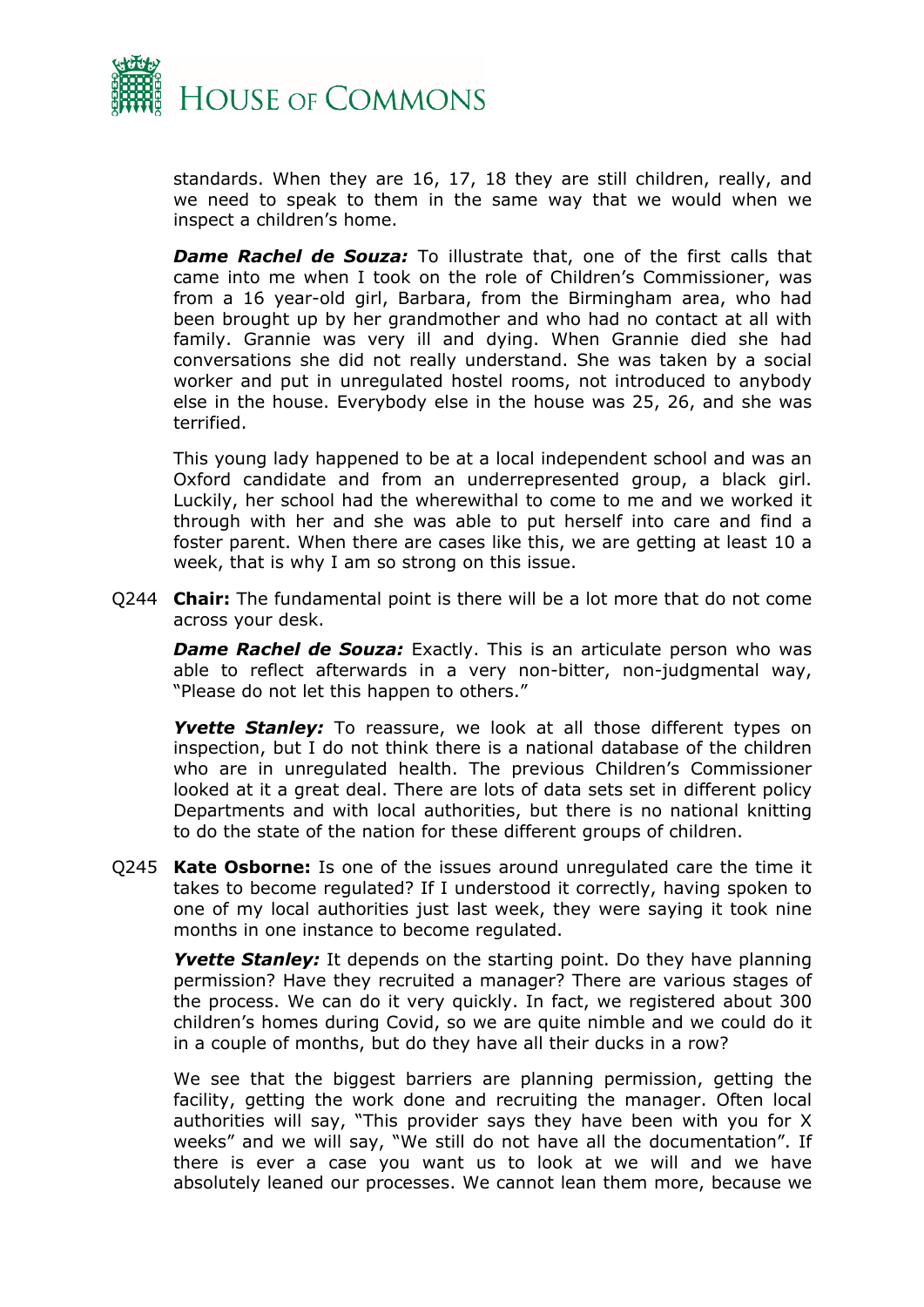

need appropriate checks and balances, but we will always look into an individual case.

Q246 **Tom Hunt:** What further powers do you think your organisation should be given in order to scrutinise and improve educational experiences of children in children's homes?

**Chair:** What is your shopping list? Come on.

**Yvette Stanley:** I think we absolutely can. From an Ofsted perspective, talk to the children, and review their individual journeys. We can triangulate that back with their home local authority and we can pursue that on their inspection.

The challenges that we have outlined today are the joining up pieces. It is making sure that the admissions process outside of the standard one, you had a whole heaps of things earlier, Juliette, that I think are the knitting bits that would help.

*Juliette Cammaerts:* Yes. As an organisation we use our data powers often. One of the things that this conversation has already taken us to is that if you do not know you cannot manage it. Being able to use those data powers is one of the key strengths of our office.

More than anything, it is the more qualitative data of talking to children. It is not that we require a further power; it is that we want people to listen to the messages that we learn, so the big ask: half a million children told us how they felt and what they needed. We must use that. That is a huge pool of children and we must use that as a catalyst. It is as much our own power as harnessing the power of children and young people's voices to effect change, rather than us needing more things and not just seeing educational outcomes data as just numbers, but asking, "What was your experience of education?" Often a positive experience is not measured by numbers. It is measured by relationships or the fact that you were given some support to learn the violin, and that opened a door for you. It is those intangible, innumerate experiences that are most valuable for children and young people.

Q247 **Tom Hunt:** Finally, it was touched upon earlier, but it seems that if you are in care you may be at greater risk of being involved in things like county lines and so on. What further work can be done to try to support those young people so that they do not go down that route?

*Dame Rachel de Souza:* From our Help at Hand helpline we do hear of quite a few cases. First, we need to reassure ourselves that over 50% of young people in care are telling us that they are safe and happy, so that is quite important, but we do hear cases. Certainly, issues are raised about gangs, sex exploitation, about county lines. For me, it is right back to when we were talking about when we plan those placements, do those care plans, that we talk about education.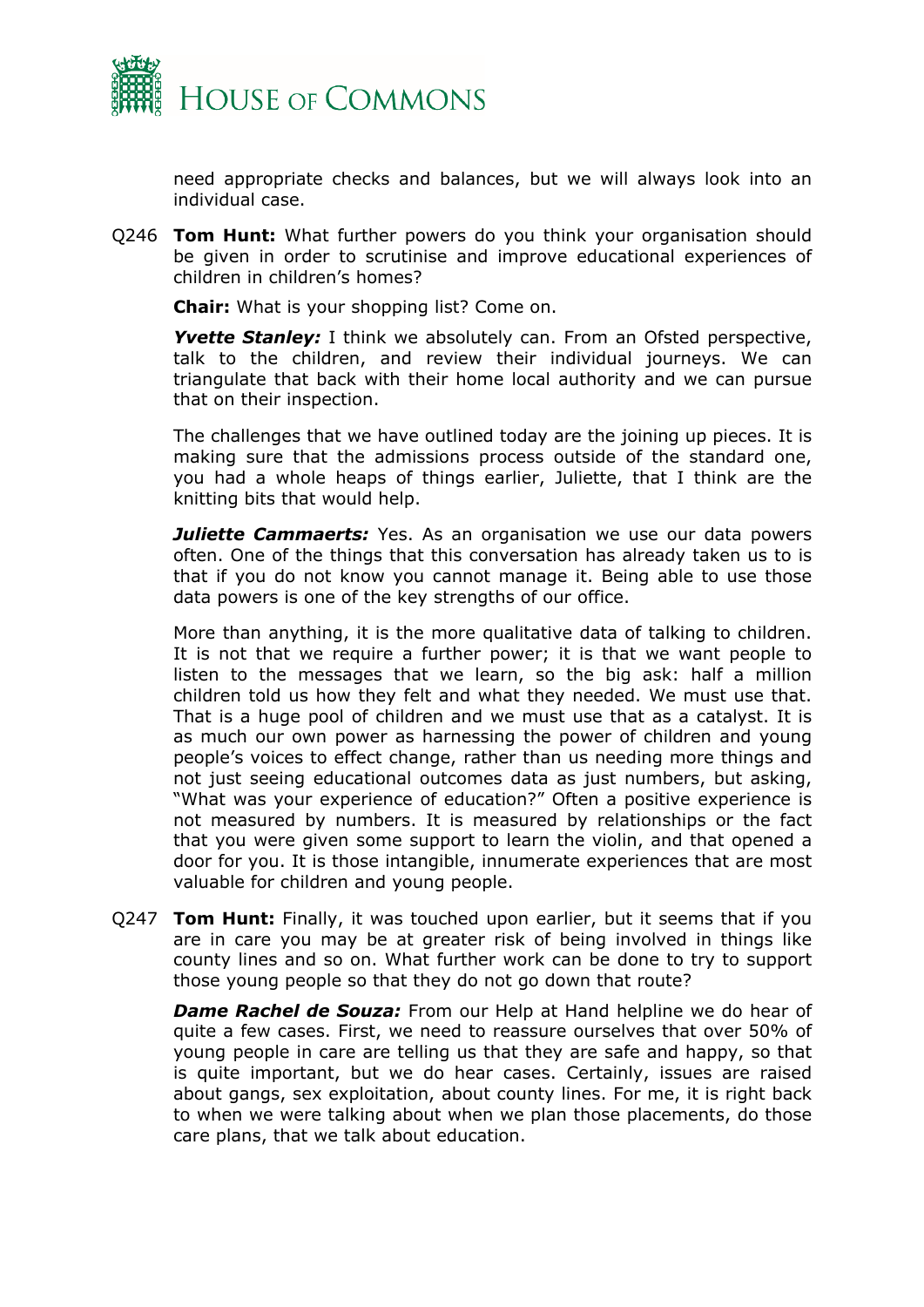

Juliette and I talked about the professionals coming together almost in case conference listening to the virtual head, the education partner, everybody. An example to bring this live, we were in a children's home recently where apart from a couple of hours tutoring a number of girls there in this particular children's home had a bit of tutoring but we could not see why they were not going to school. When we asked about it, it was because at the school they are at risk because there are gangs, and people outside. What those two girls needed was someone to take them to school and bring them back. It is often very practical solutions that solve these big, frightening problems.

Q248 **Tom Hunt:** I have been approached by a few constituents who were in care who are aware of this inquiry. One of the things that they said was that they were bullied at school because they were in care. We know that the way these county gangs operate is to target young people who are particularly vulnerable and do feel alone. I can see how it could be a problem. In terms of bullying, is that a problem and do you think anything could be done?

*Dame Rachel de Souza:* It seems like some of the conversations that your constituents who have been in care have been having are about when they were at school. I think in the past few years because of the really good rollout of training schools Heads with the support of virtual heads are far more aware of county lines, how to recognise exploitation, how to recognise radicalisation and what to do about it. That is one piece, but let's never move away from the practical here, because it is often a practical solution like being taken to school if you are at risk.

Q249 **Chair:** In best practice situations you have bespoke, individualised pastoral care programmes?

*Dame Rachel de Souza:* On bullying, every school should have an antibullying policy and be proactively setting an ethos where this does not happen and children should be able to move forward. We learned with the "Everyone's Invited" website that it is not always the case that children feel able to come forward, and we need to be able to reach out to them. I am talking to lots of head teachers' groups and academy trust groups through the CST. They are constantly questioning themselves and asking how much more they can do to be able to reach out and asking for advice and support, which is why we wrote our recent paper, practical support for parents, on sexual harassment, for example. There is good practice, specifically on children in care.

*Juliette Cammaerts:* There are two things. There is being able to distinguish what the driver is of that behaviour. Sometimes being involved in county lines or gangs will be the driver for having come into care in the first place, and sometimes it will be a consequence of exploitation once they are in care. There are two different drivers there.

We have spoken a lot about relationships and having an adult. The other thing that children tell us—and this is all children but specifically children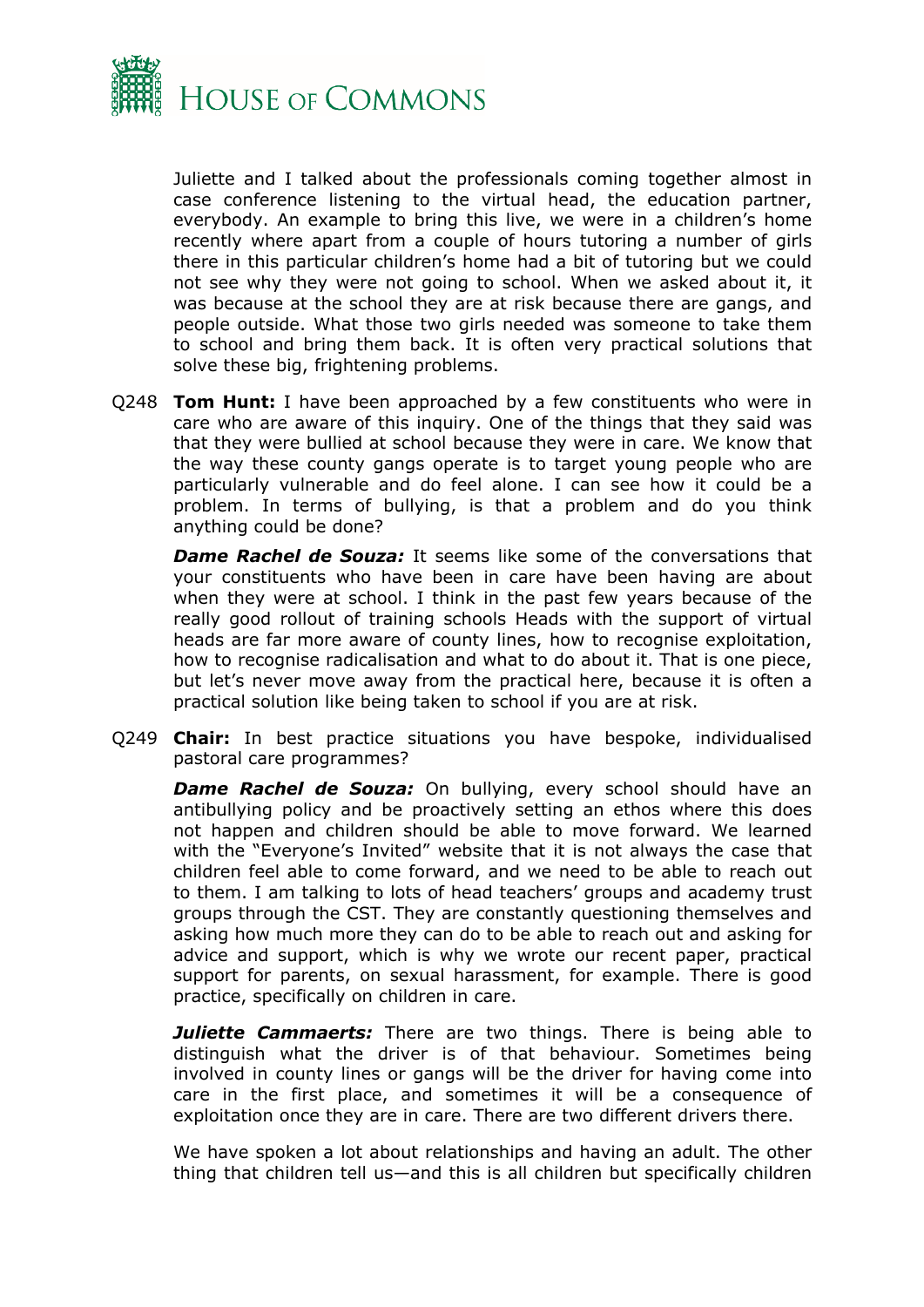

in care—is about the want and need for a community, a group of friends around them, places to go, things to do. They seem fairly prosaic and are important to everyone, but they can be even more important for children who do not have other infrastructure in their lives.

Of course, they will have specific challenges and I do not underestimate that some of these children will have huge challenges that we need to help them overcome, and it seems far away but it should not be. The antidote to lots of that is a purpose somewhere else, and feeling like they have something else that they can be passionate about, and how we help them access those things.

Q250 **Tom Hunt:** For many young people who might not have a sense of community a gang can provide that.

**Yvette Stanley:** It fills a social and emotional need. In the work that I used to do with sexually exploited girls their groomers were the people who gave them the most conspicuous care in life, so we must replace that in some way.

The only other thing I would add—and I do not have the answer for this is that if we look at knife crime we appear to be in a situation where we are asking children or families to move, to relocate, because we think we are displacing the risk to that child, and they become more vulnerable in another place in the country because that child, even if they are with family, does not have the social networks. I do think there is another joined-up policy discussion about policing, housing and social care. Social care does a lot of the heavy lifting but it cannot provide the whole solution. There is a more social policy discussion about families who are experiencing that sort of risk to their children and children in care and what we do to wrap services around to make them safer, not to just make them differently less safe—if you get my drift—by moving them around the country.

Q251 **Chair:** Tom, I am terribly sorry, we are running out of time rapidly for the 12.00 pm deadline for broadcasting, so I do apologise. I have two quick last questions. Yvette, as representing Ofsted, you mentioned a £9,000 per week placement. Can we ever see a £460,000 a year placement being good value for money from the public purse?

**Yvette Stanley:** I think there are lots of complex health placements that do cost that and they may be lifetime costs. I am thinking of children and young adults who need 4:1 24/7 care, but I think they should absolutely be exceptional. We would probably all say that there is not enough transparency in the system so that any of us can provide our intelligence and make that judgment. It would be helpful to get to that place so that we can have bands of tariffs and it is clear what a home is providing, what the NHS locally is providing, because sometimes that is the extra cost. There is a local CAMHS but we cannot access it, so local authorities are paying for more CAMHS. It is a challenging one.